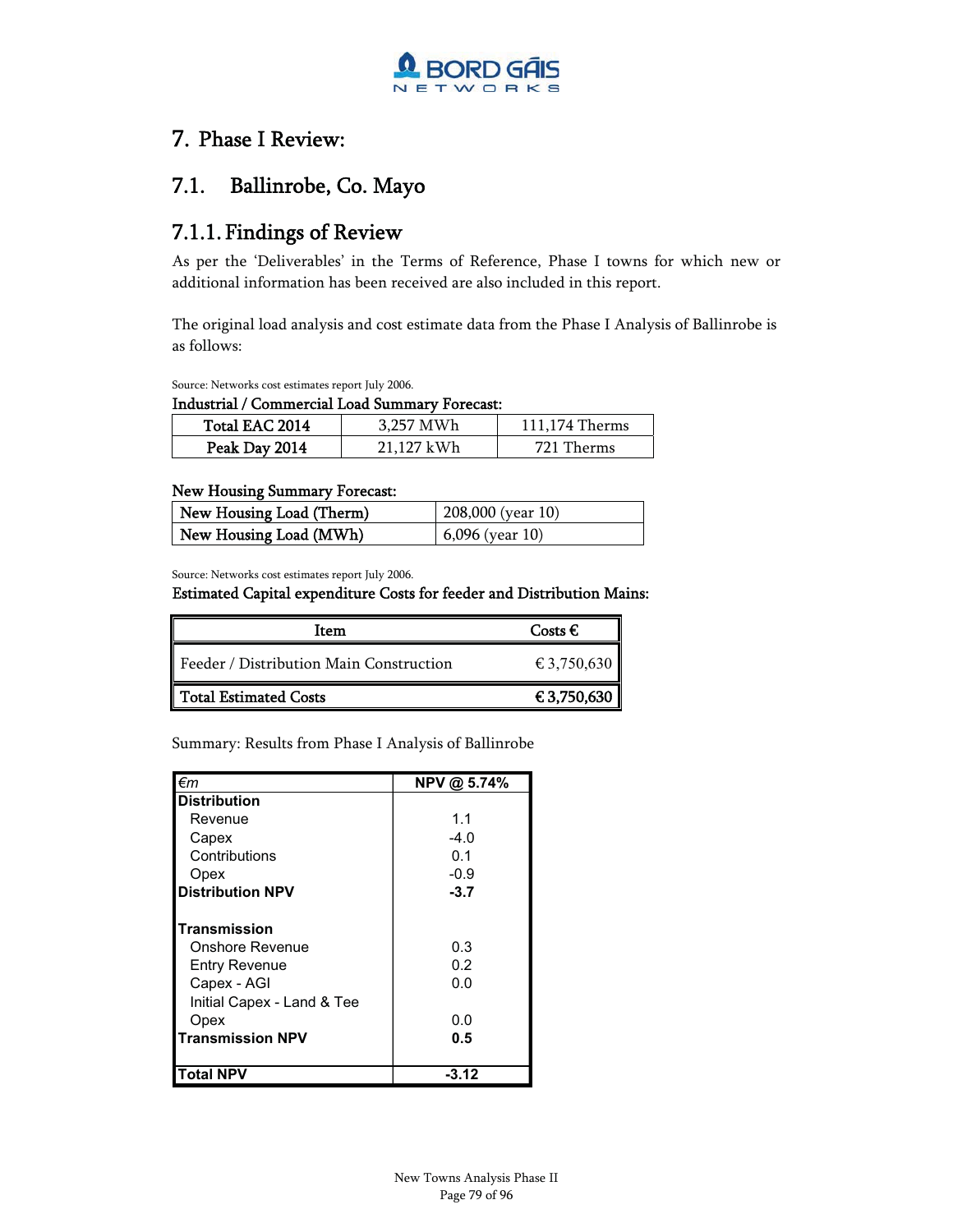

Phase I analysis found that connection of Ballinrobe to the network would result in a negative net present value (NPV) of  $\epsilon$ 3.12m and therefore appeared to be uneconomic on a stand-alone basis.

### Ballinrobe Town:

Following a submission from the Ballinrobe Business Group, a review was carried out of the potential loads in the town and the costs associated with providing the necessary network infrastructure to connect them. The tables below show the revised Load Analysis, Cost Estimate and Business modelling for the town.

### Summary Load Analysis:

Ballinrobe, Co. Mayo Source: Networks cost estimates report July 2007.

### Industrial / Commercial Load Summary Forecast:

| Total EAC 2014 | 12.311 MWh | 420,175 Therms |
|----------------|------------|----------------|
| Peak Day 2014  | 63,788 kWh | 2.177 Therms   |

### New Housing Summary Forecast:

| New Housing Load (Therm) | $416,000$ (year 10) |
|--------------------------|---------------------|
| New Housing Load (MWh)   | $12,192$ (year 10)  |

### Cost Estimates:

### Estimated Capital expenditure Costs for feeder and Distribution Mains:

| Item                                    | Costs $\epsilon$ |
|-----------------------------------------|------------------|
| Transmission AGI                        | €Ю               |
| Feeder / Distribution Main Construction | € 3,956,916      |
| <b>Total Estimated Costs</b>            | € 3,956,916      |

### These estimated costs include for the following:

District regulator installations, special engineering difficulties (crossings), archaeological survey, local authority charges, adverse ground conditions, pre-tender investigations, insurance, design, administration, material procurement and construction contracts.

### The estimates do not include for:

New housing estate mains, service or meter costs. Industrial / Commercial mains, service or meter costs.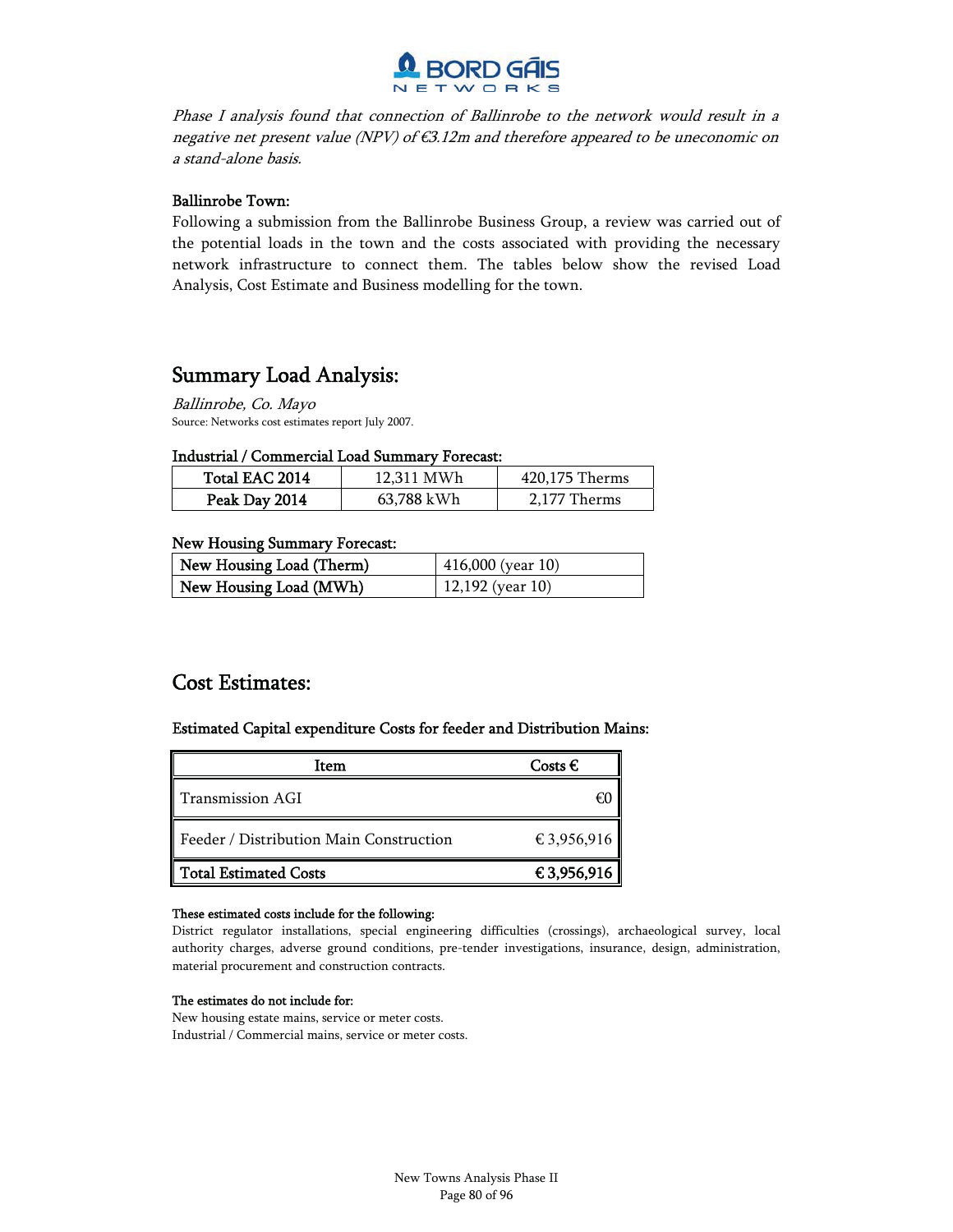

### 7.1.2.Business Modelling:

The revised Phase I analysis for Ballinrobe is as follows:

| €m                         | NPV @ 5.2% |
|----------------------------|------------|
| <b>DISTRIBUTION</b>        |            |
| Distribution Revenue       | 2.95       |
| Capex                      | -4.61      |
| Contributions              | 0.18       |
| Opex                       | $-0.88$    |
| <b>Distribution Total</b>  | $-2.36$    |
| <b>TRANSMISSION</b>        |            |
| Onshore Revenue            | 0.78       |
| <b>Entry Revenue</b>       | 0.54       |
| Capex - AGI                | 0.00       |
| Initial Capex - Land & Tee | 0.00       |
| Opex                       | 0.00       |
| <b>Transmission Total</b>  | 1.31       |
| <b>NETWORK TOTAL</b>       | -1.05      |

Connection of Ballinrobe to the network results in a negative net present value (NPV) of €1.05m and therefore connection of this town is uneconomic on a standalone basis.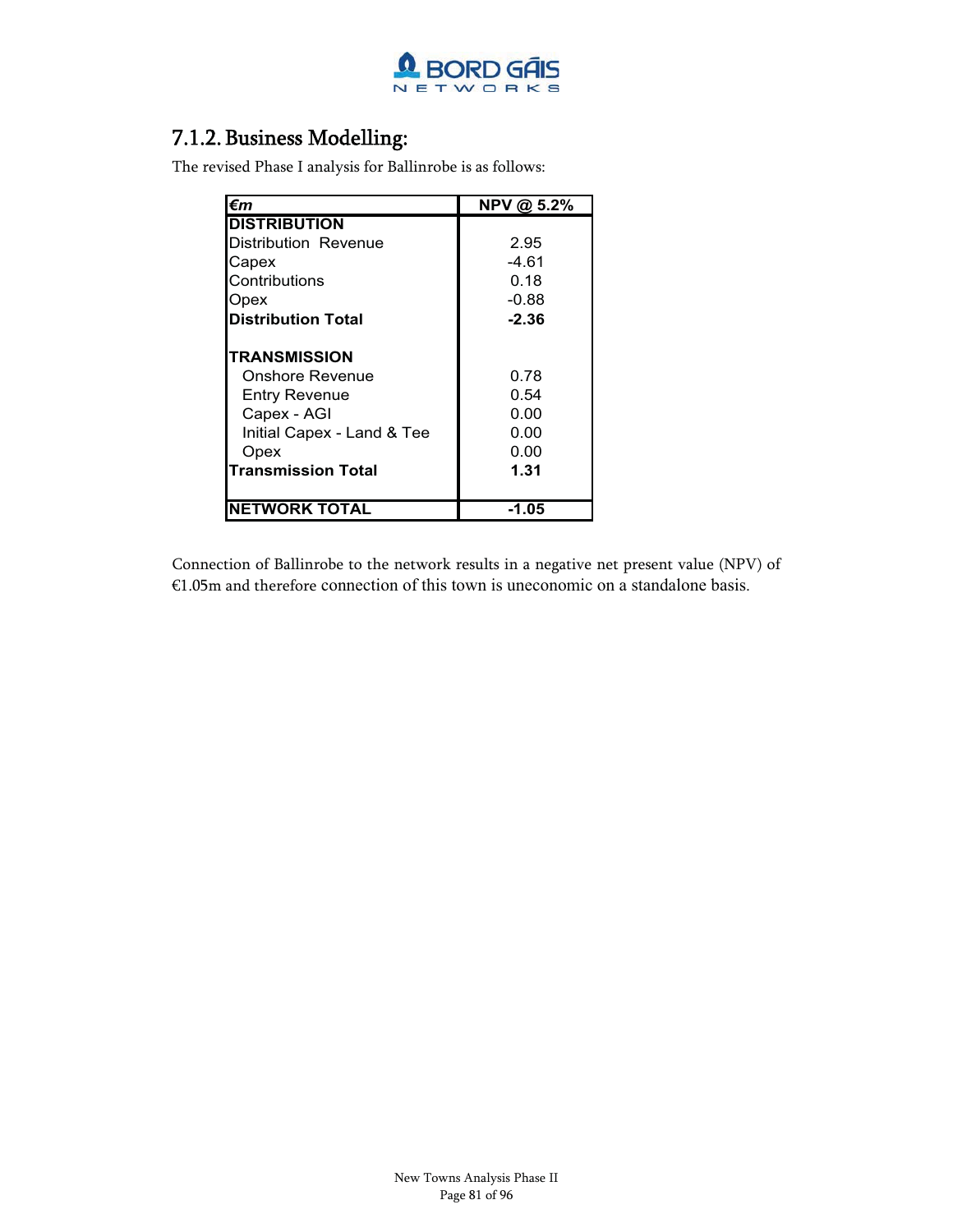

### 7.1.3.Results

When the above details are incorporated into the original Phase I table using the new published Rate of Return of 5.2% and the 2007/2008 tariffs, the net effect is that the overall NPV of the group has increased and this results in the addition of one more town to the 11 approved in the Phase I Study. The revised table of results for the group is as follows:

| <b>Viable Towns</b>         | <b>Distribution</b><br>$NPV$ ( $\epsilon$ m) | <b>Transmission</b><br>$NPV \in m$ | <b>Total NPV</b><br>$(\epsilon m)$ | <b>NPV</b><br><b>Rank</b> | NPV /<br><b>Therm</b> | NPV /<br><b>Therm</b><br><b>Rank</b> | <b>Connection</b><br>Ranking+ |
|-----------------------------|----------------------------------------------|------------------------------------|------------------------------------|---------------------------|-----------------------|--------------------------------------|-------------------------------|
| <b>Castlebar</b>            | €0.56                                        | €5.12                              | €5.68                              | 1                         | €21.31                | 1                                    | 1                             |
| <b>Craughwell</b>           | €0.68                                        | -€0.01                             | €0.67                              | $\overline{2}$            | €16.35                | $\overline{2}$                       | $\overline{2}$                |
| <b>Westport</b>             | -€1.96                                       | €2.36                              | €0.40                              | 3                         | €2.85                 | 4                                    | 3                             |
| <b>Athenry</b>              | €0.47                                        | $-€0.14$                           | €0.34                              | 4                         | €6.66                 | 3                                    | 4                             |
| <b>Claremorris</b>          | $-€0.63$                                     | €0.03                              | €0.59                              | 6                         | -€10.50               | 7                                    | 5                             |
| <b>Tuam</b>                 | €1.54                                        | €0.60                              | €0.94                              | $\overline{7}$            | $-€11.14$             | 8                                    | 6                             |
| Headford*                   | -€0.71                                       | €0.75                              | €0.04                              | 5                         | €0.72                 | 5                                    | $\overline{7}$                |
| Ballyhaunis*** -<br>Knock** | $-63.27$                                     | €2.31                              | -€0.96                             | 8                         | -€7.74                | 6                                    | 8                             |
| <b>Ballinrobe</b>           | $-62.36$                                     | €1.31                              | -€1.05                             | 9                         | -€17.15               | 9                                    | 9                             |
| <b>Ballina</b>              | -€4.57                                       | €1.66                              | $-€2.91$                           | 10                        | -€20.76               | 10                                   | 10                            |

### **Revised Summary Table for Phase I Towns**

*Total NPV €0.68*

| Non - Viable<br><b>Towns</b>                | <b>Distribution</b><br>$NPV$ ( $\epsilon$ m) | Transmission<br>$NPV \in m$ | <b>Total NPV</b><br>$(\epsilon m)$ | <b>NPV</b><br><b>Rank</b> | NPV /<br><b>Therm</b> | NPV /<br><b>Therm</b><br><b>Rank</b> | <b>Connection</b><br>Ranking+ |
|---------------------------------------------|----------------------------------------------|-----------------------------|------------------------------------|---------------------------|-----------------------|--------------------------------------|-------------------------------|
| Kiltamagh -<br>Foxford -<br><b>Swinford</b> | $-69.16$                                     | €1.52                       | -€7.64                             | 12                        | -€106.71              | 11                                   | 11                            |
| <b>Belmullet</b>                            | €6.31                                        | €0.53                       | €6.83                              | 11                        | -€296.85              | 12                                   | 12                            |

Please note: the Connection Ranking+ takes into account that the connection of some towns is dependant on other towns e.g. Headford, Ballyhaunis & Knock and hense is different from the straight from NPV ranking.

\* Dependent on Tuam being connected

\*\* Dependent on Claremorris being connected

\*\*\* Dependent on Claremorris and Knock being connected

As can be seen, Ballinrobe now qualifies for connection, and the original findings of the Phase I study remain valid.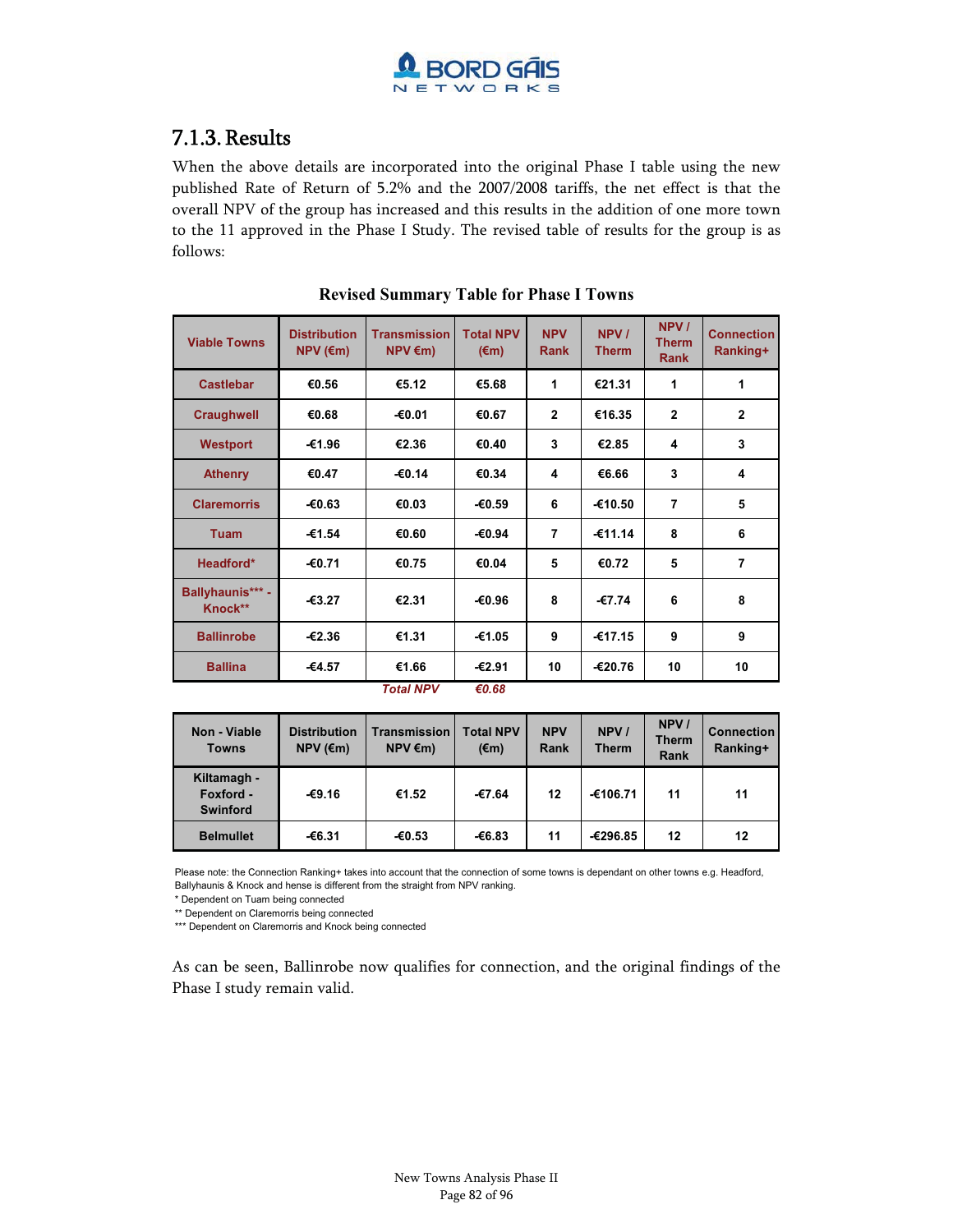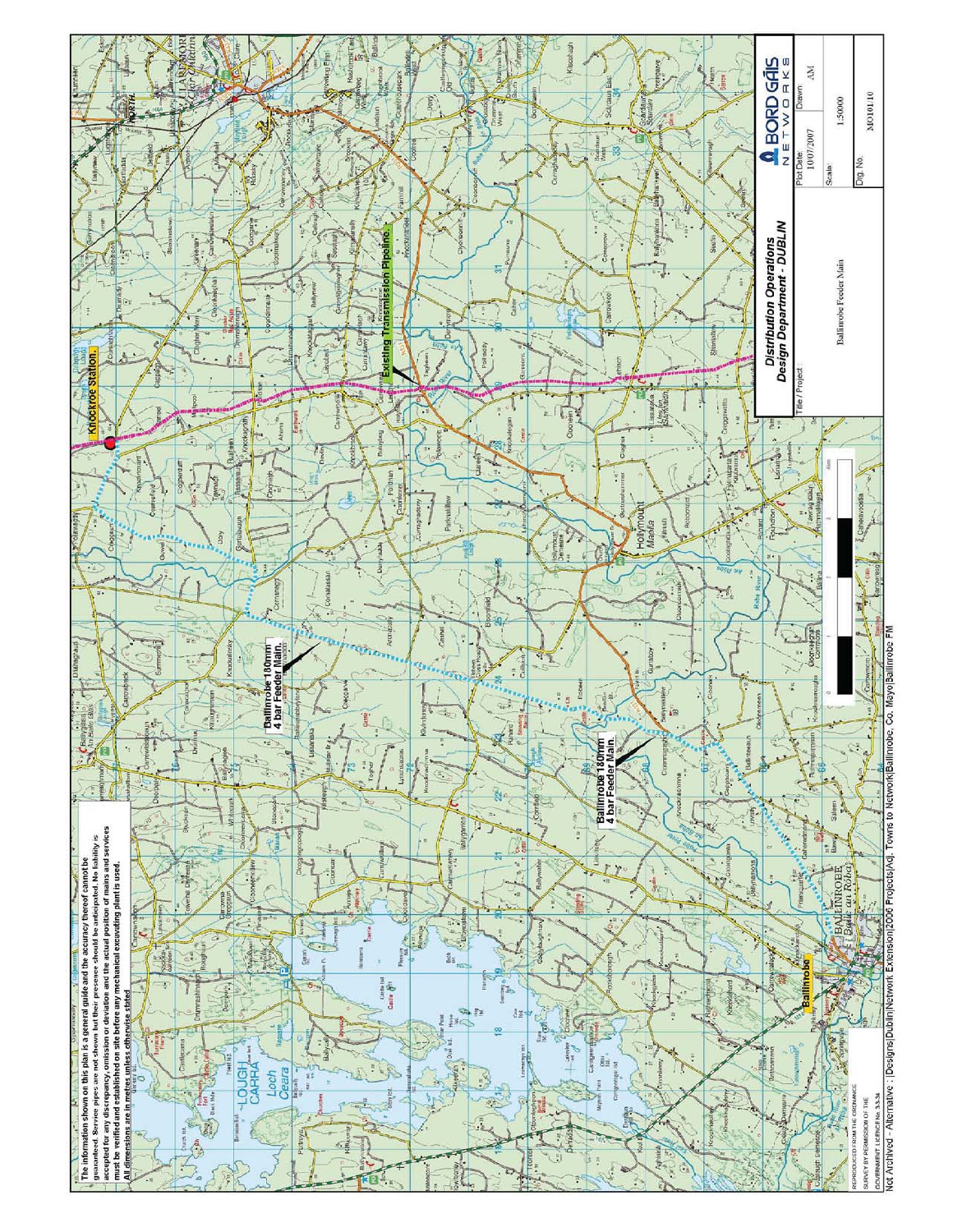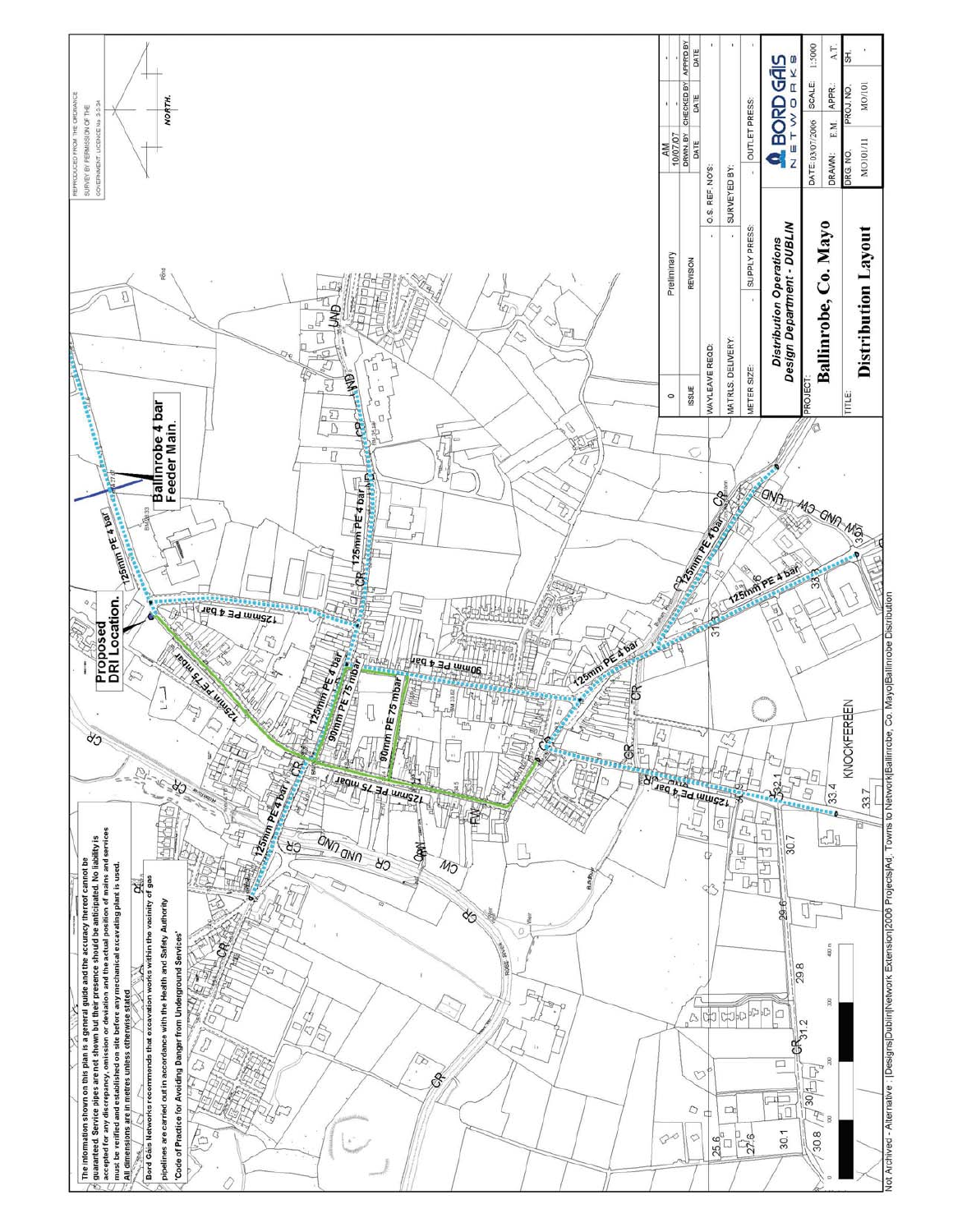

### 7.2. Gort & Loughrea, Co. Galway

### 7.2.1.Boundary Sensitivity

The original map included in the Phase I study has been revised to take into account examination of group boundaries that best match the most likely physical connectivity of towns and common sharing of infrastructure and operational costs, towns grouped because of their close proximity to each other and the inclusion of additional towns to the overall list. The intention is to minimise capital and operational costs and therefore maximise the economic potential for towns when grouped together.

Following the review of the Phase I group above, the boundary chosen for Phase I was examined to optimise the ellipse boundary for viability of potential towns, particularly the adjacent group of Gort and Loughrea.

Therefore, if the boundary of the Phase I group is extended to encompass Gort & Loughrea and the resultant 18 towns are analysed, the following is the resultant table:

| <b>Viable Towns</b>                | <b>Distribution</b><br>$NPV$ ( $\epsilon$ m) | <b>Transmission</b><br>$NPV \in m$ | <b>Total NPV</b><br>$(\epsilon m)$ | <b>NPV</b><br><b>Rank</b> | NPV /<br><b>Therm</b> | <b>NPV / Therm</b><br><b>Rank</b> | <b>Connection</b><br>Ranking+ |
|------------------------------------|----------------------------------------------|------------------------------------|------------------------------------|---------------------------|-----------------------|-----------------------------------|-------------------------------|
| <b>Castlebar</b>                   | €0.56                                        | €5.12                              | €5.68                              | 1                         | €21.31                | 1                                 | 1                             |
| <b>Craughwell</b>                  | €0.68                                        | $-€0.01$                           | €0.67                              | $\overline{2}$            | €16.35                | $\overline{2}$                    | $\overline{2}$                |
| <b>Westport</b>                    | -€1.96                                       | €2.36                              | €0.40                              | 3                         | €2.85                 | 4                                 | 3                             |
| <b>Athenry</b>                     | €0.47                                        | $-€0.14$                           | €0.34                              | 4                         | €6.66                 | 3                                 | 4                             |
| Gort                               | €0.22                                        | $-60.32$                           | -€0.10                             | 6                         | $-62.53$              | 6                                 | 5                             |
| Loughrea                           | $-61.58$                                     | €1.23                              | $-60.35$                           | $\overline{7}$            | $-€6.10$              | 7                                 | 6                             |
| <b>Claremorris</b>                 | $-60.63$                                     | €0.03                              | $-60.59$                           | 8                         | $-610.50$             | 9                                 | 7                             |
| <b>Tuam</b>                        | $-61.54$                                     | €0.60                              | -€0.94                             | 9                         | $-611.14$             | 10                                | 8                             |
| Headford*                          | -€0.71                                       | €0.75                              | €0.04                              | 5                         | €0.72                 | 5                                 | 9                             |
| Knock** -<br><b>Ballyhaunis***</b> | $-63.27$                                     | €2.31                              | $-€0.96$                           | 10                        | $-67.74$              | 8                                 | 10                            |
| <b>Ballinrobe</b>                  | $-62.36$                                     | €1.31                              | €1.05                              | 11                        | $-€17.15$             | 11                                | 11                            |
| <b>Ballina</b>                     | $-64.57$                                     | €1.66<br>$T = 4 - 1$ AIDV          | $-€2.91$<br>co no                  | 12                        | -€20.76               | 12                                | 12                            |

**Revised Summary Table for Phase I Towns Including Gort & Loughrea**

*Total NP V €0.22*

| Non - Viable<br><b>Towns</b>                | <b>Distribution</b><br>$NPV$ ( $\epsilon$ m) | <b>Transmission</b><br>$NPV \in m$ | <b>Total NPV</b><br>$(\epsilon m)$ | <b>NPV</b><br>Rank | NPV /<br><b>Therm</b> | NPV / Therm<br><b>Rank</b> | <b>Connection</b><br>Ranking+ |
|---------------------------------------------|----------------------------------------------|------------------------------------|------------------------------------|--------------------|-----------------------|----------------------------|-------------------------------|
| Kiltamagh -<br>Foxford -<br><b>Swinford</b> | $-69.16$                                     | €1.52                              | -€7.64                             | 14                 | -€106.71              | 13                         | 13                            |
| <b>Belmullet</b>                            | -€6.31                                       | $-60.53$                           | -€6.83                             | 13                 | -€296.85              | 14                         | 14                            |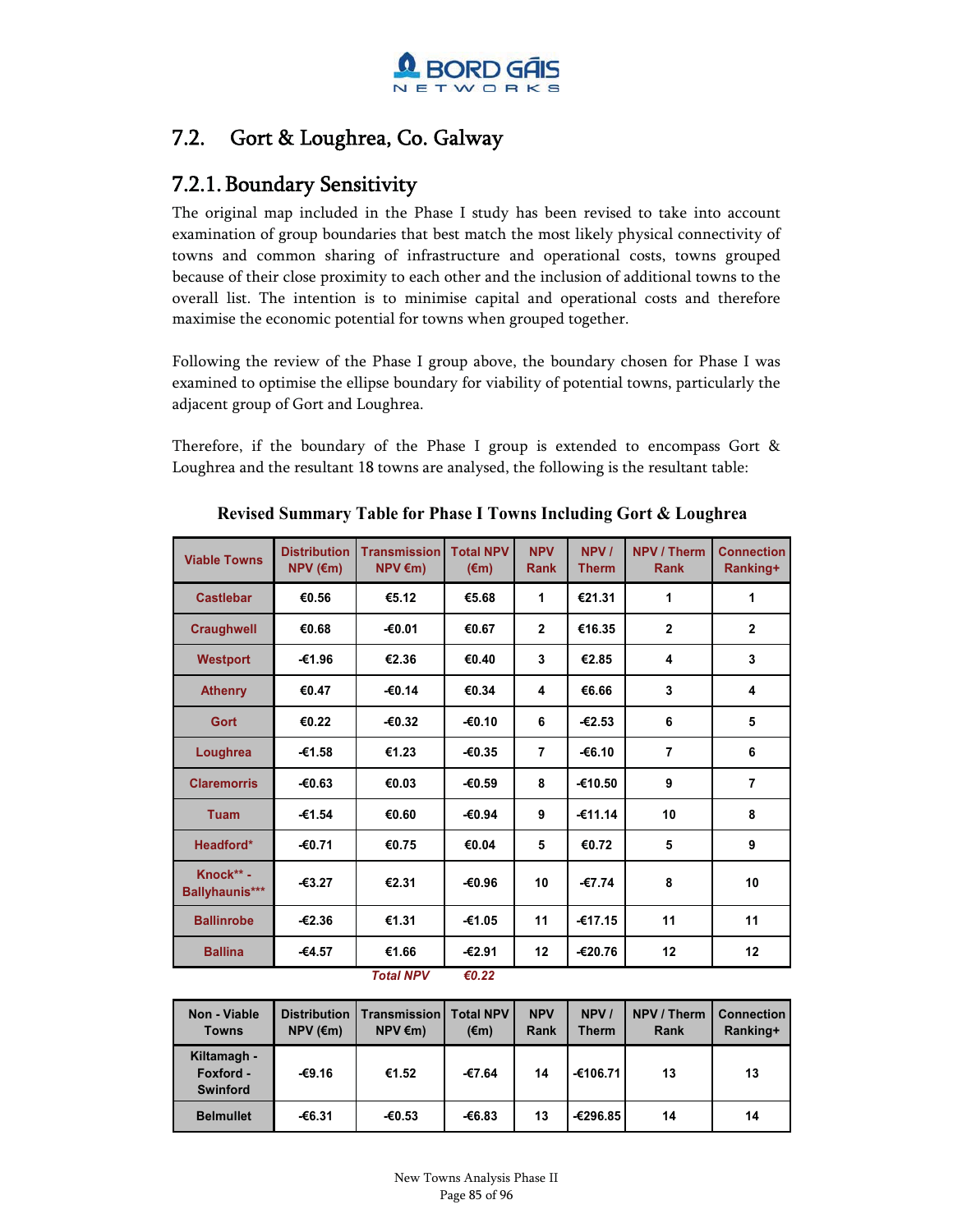

Please note: the Connection Ranking+ takes into account that the connection of some towns is dependant on other towns e.g. Headford, Ballyhaunis & Knock and hense is different from the straight from NPV ranking.

\* Dependent on Tuam being connected

\*\* Dependent on Claremorris being connected

\*\*\* Dependent on Claremorris and Knock being connected

### 7.2.2. Results

It can be seen that Gort & Loughrea are now viable as a result of the analysis of the enlarged Phase I group. The original findings of the Phase I study remain valid.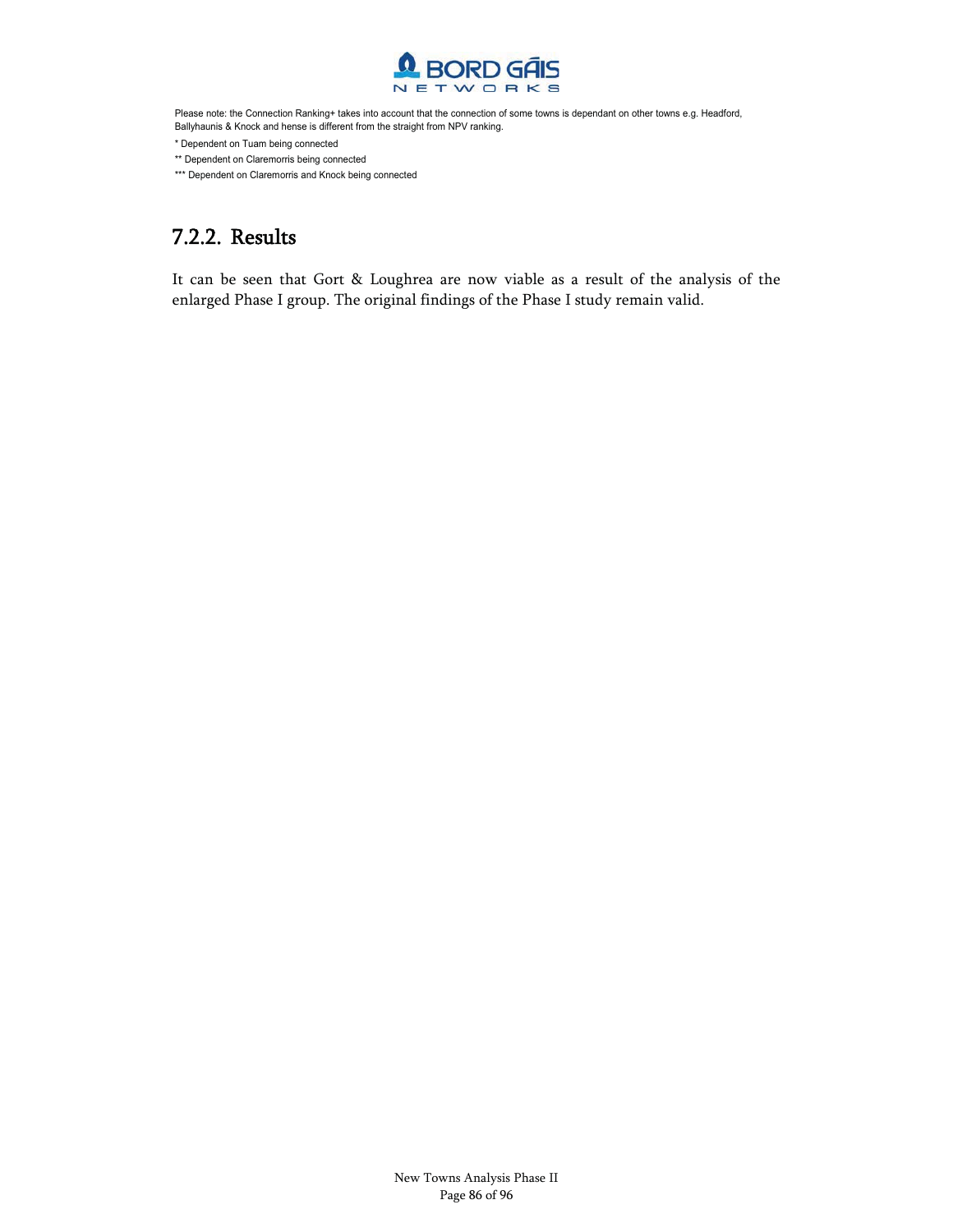

### 8. Summary Results Tables - Phase II Analysis

| <b>Viable Towns</b>                           | <b>Distribution NPV</b><br>$(\epsilon m)$ | <b>Transmission NPV</b><br>$(\epsilon m)$ | Total NPV $(\epsilon m)$ | <b>NPV / Therm</b> |
|-----------------------------------------------|-------------------------------------------|-------------------------------------------|--------------------------|--------------------|
| <b>Cashel</b>                                 | €0.47                                     | €2.76                                     | €3.23                    | €23.36             |
| Cahir                                         | $-€0.04$                                  | €1.01                                     | €0.97                    | €14.94             |
| Gort*                                         | €0.22                                     | $-60.32$                                  | $-€0.10$                 | $-62.53$           |
| Loughrea*                                     | -€1.58                                    | €1.23                                     | $-60.35$                 | -€6.10             |
| Ballinrobe*                                   | $-62.36$                                  | €1.31                                     | €1.05                    | -€17.15            |
| <b>Monasterevin</b><br>(Reinforcement Option) | €0.57                                     | €1.28                                     | €1.84                    | €23.32             |

\* When included in Phase I grouping.

| Non - Viable Towns  | <b>Distribution NPV</b><br>$(\epsilon m)$ | <b>Transmission NPV</b><br>$(\epsilon m)$ | Total NPV (€m) | NPV / Therm |
|---------------------|-------------------------------------------|-------------------------------------------|----------------|-------------|
| <b>Mountmellick</b> | $-63.41$                                  | €0.75                                     | -€2.66         | -€75.82     |
| <b>Mountrath</b>    | €3.53                                     | €0.50                                     | $-63.03$       | -€129.44    |
| <b>Abbeyleix</b>    | -€4.01                                    | €0.70                                     | $-€3.31$       | -€101.00    |

| <b>Non - Viable Grouped</b><br><b>Towns</b>        | <b>Distribution NPV</b><br>$(\epsilon m)$ | <b>Transmission NPV</b><br>$(\epsilon m)$ | Total NPV $(\epsilon m)$ | NPV / Therm |
|----------------------------------------------------|-------------------------------------------|-------------------------------------------|--------------------------|-------------|
| <b>Cashel and Thurles</b>                          | $-64.34$                                  | -€7.61                                    | -€11.95                  | -€67.13     |
| <b>Youghal and</b><br>Dungarvan                    | -€4.26                                    | $-68.68$                                  | -€12.94                  | -€68.28     |
| Enniscorthy, Wexford,<br><b>Gorey and New Ross</b> | -€22.14                                   | -€13.37                                   | -€35.51                  | -€104.22    |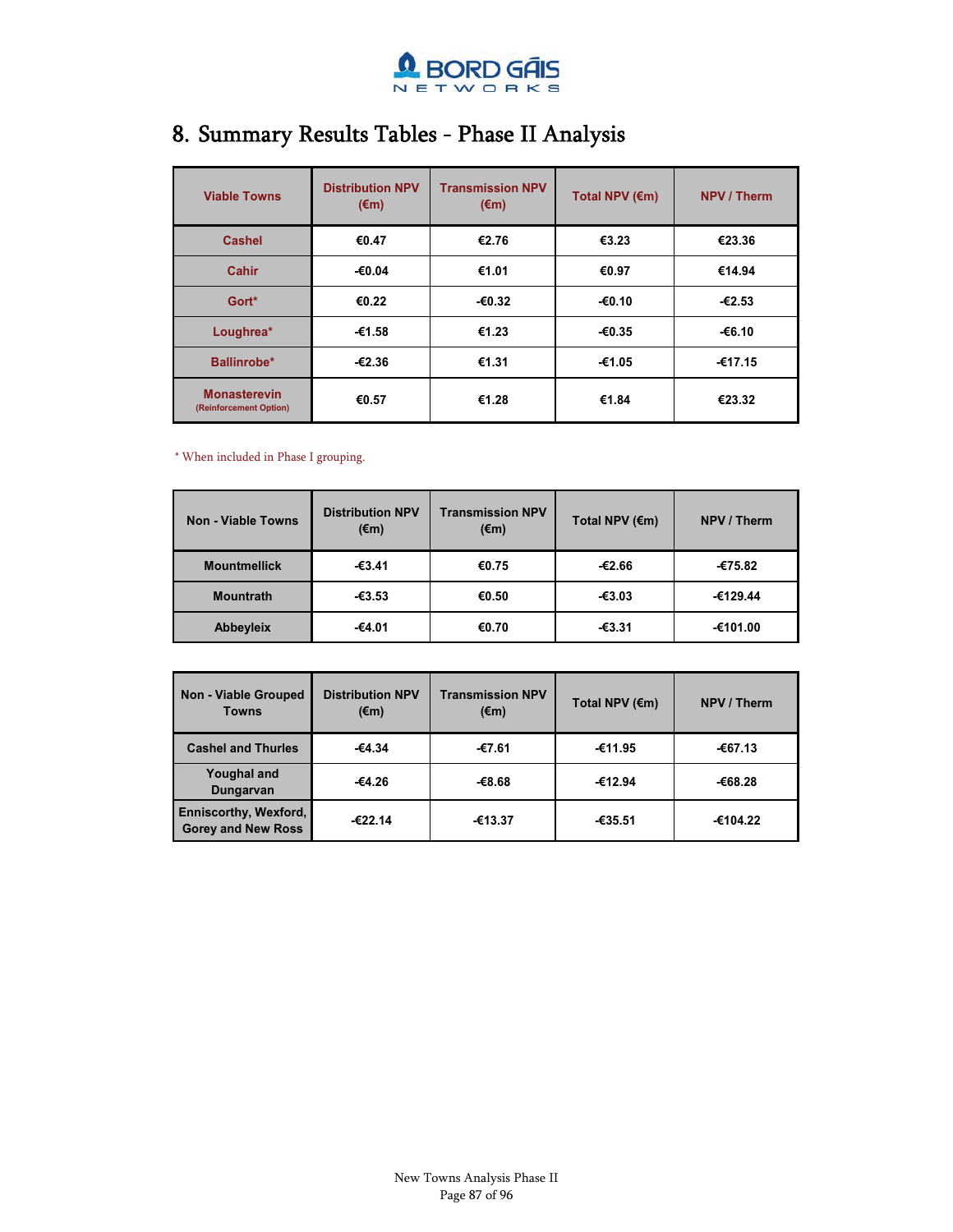$\begin{array}{c}\n\bullet \\
\hline\n\bullet\n\end{array} \begin{array}{c}\n\text{BORD GAIS} \\
\hline\n\bullet\n\end{array}$ 

### Summary Results Table - Phase II Analysis Summary Results Table - Phase II Analysis

| <b>Stand Alone Towns</b> | Revenue        | Distribution Distribution<br>Capex | Contributions | Distribution<br>Opex | Distribution<br>NPV (em) | Revenue<br>Onshore | Revenue<br>Entry | Transmission<br>Capex - AGI | Transmission<br>Opex | Transmission<br>NPV (em) | <b>Total NPV</b><br>(m) | <b>NPV/kWh</b> | NPV/therm         |
|--------------------------|----------------|------------------------------------|---------------|----------------------|--------------------------|--------------------|------------------|-----------------------------|----------------------|--------------------------|-------------------------|----------------|-------------------|
| Cashel                   | 5.92           | $-5.50$                            | 0.25          | $-0.21$              | 0.47                     | 1.67               | 1.16             | $-0.05$                     | $-0.01$              | 2.76                     | 3.23                    | 60.85          | C <sub>4.87</sub> |
| Cahir                    | 2.81           | $-2.86$                            | 0.13          | ຸລ                   | -0.04                    | 0.84               | 0.58             | $-0.24$                     | $-0.17$              | <u>ក្ន</u>               | 0.97                    | 0.51           | <b>C14.94</b>     |
| Mountmellick             | 1.71           | $-5.05$                            | 0.10          | $-0.17$              | 3.41                     | 0.44               | 0.31             | 0.00                        | 0.00                 | 0.75                     | 2.66                    | 0.59           | 675.82            |
| Mountrath                | 1.20           | $-4.58$                            | 0.10          | $-0.24$              | 3.53                     | 0.29               | 0.20             | 0.00                        | 0.00                 | 0.50                     | 3.03                    | -64.42         | -6129.44          |
| Abbeyleix                | $\frac{60}{1}$ | $-5.45$                            | 0.10          | $-0.26$              | $-4.01$                  | 0.41               | 0.29             | 0.00                        | 0.00                 | 0.70                     | 3.31                    | 645            | C101.00           |
| Monasterevin             | 3.92           | $-7.24$                            | 0.27          | $-0.29$              | 333                      | 1.00               | 0.69             | 0.00                        | 0.00                 | 1.69                     | $-1.65$                 | $-0.71$        | <b>50.84</b>      |
| Loughrea                 | 2.86           | $-4.40$                            | 0.20          | $-0.24$              | $-1.58$                  | 0.73               | 0.50             | 0.00                        | 0.00                 | ្មរ្ម                    | $-0.35$                 | $-0.21$        | -66.10            |
| Gort                     | 1.96           | $-1.77$                            | 0.14          | $-0.10$              | 0.22                     | 0.50               | 0.34             | $-0.95$                     | $-0.21$              | $-0.32$                  | $-0.10$                 | -60.09         | 2.53              |
| Ballinrobe               | 2.95           | $-4.61$                            | 0.18          | $-0.88$              | 2.36                     | 0.78               | 0.54             | 0.00                        | 0.00                 | $\Xi$                    | $-1.05$                 | -60.59         | $-0.7.15$         |

| Grouped Towns* | Revenue        | Distribution Distribution<br>Capex | Contributions | Distribution<br>Opex | Distribution<br>NPV (em) | Onshore<br>Revenue | Revenue<br>Entry | Transmission<br>Capex - AGI | Transmission<br>Opex | Transmission<br>NPV (em) | <b>Total NPV</b><br>$\binom{6m}{4}$ | <b>NPV/kWh</b> | NPV/therm |
|----------------|----------------|------------------------------------|---------------|----------------------|--------------------------|--------------------|------------------|-----------------------------|----------------------|--------------------------|-------------------------------------|----------------|-----------|
| Cashel         | 4.22           | $-2.99$                            | 0.22          | $-0.2$               | <b>25</b>                | 1.13               | 0.78             | $-5.35$                     | $-0.38$              | -3.82                    | $-2.57$                             | 8<br>បុ        | -02.35    |
| Thurles        | 4.27           | $-8.33$                            | 0.24          | $-1.76$              | -559                     | 1.15               | 0.80             | $-5.35$                     | $-0.38$              | -3.79                    | -9.38                               | -854           | €103.73   |
| Youghal        | 4.56           | $-3.00$                            | 0.34          | $-0.92$              | 0.98                     | 114                | 0.79             | $-5.87$                     | $-0.49$              | 4.42                     | 3.44                                | <b>CL3</b>     | -637.85   |
| Dungarvan      | 4.88           | $-8.99$                            | 0.35          | $-1.48$              | -5.24                    | 1.24               | 0.86             | $-5.87$                     | $-0.49$              | -4.26                    | \$66-                               | -829           | -696.38   |
| Wexford        | 7.34           | $-11.92$                           | 0.43          | $-1.38$              | -5.52                    | 2.00               | 1.38             | $-4.87$                     | $-0.30$              | $-1.79$                  | 7.31                                | <b>Q.59</b>    | -646.63   |
| New Ross       | 2.24           | $-7.75$                            | 0.15          | $-1.26$              | 6.62                     | 0.60               | 0.42             | $-4.87$                     | $-0.30$              | 4.15                     | $-10.78$                            | -67.75         | 027.13    |
| Gorey          | $\frac{11}{2}$ | $-8.51$                            | 0.25          | $-1.26$              | 6.41                     | 0.79               | 0.55             | $-4.87$                     | $-0.30$              | 3.84                     | $-10.24$                            | 65.58          | €163.54   |
| Enniscorthy    | 3.63           | $-6.31$                            | 0.26          | $-1.15$              | <b>3.59</b>              | 0.93               | 0.65             | $-4.87$                     | $-0.30$              | <b>3.59</b>              | 7.18                                | -63.31         | -697.13   |

\*Each town in a group shares costs with the other town(s) within the group for common Transmission Pipeline and AGI costs. Therefore, the NPV detailed against each town is<br>dependent on the contribution from the remaining t \*Each town in a group shares costs with the other town(s) within the group for common Transmission Pipeline and AGI costs. Therefore, the NPV detailed against each town is dependent on the contribution from the remaining towns.

New Towns Analysis Phase II  $_{\rm Page}$  88 of 96 New Towns Analysis Phase II Page 88 of 96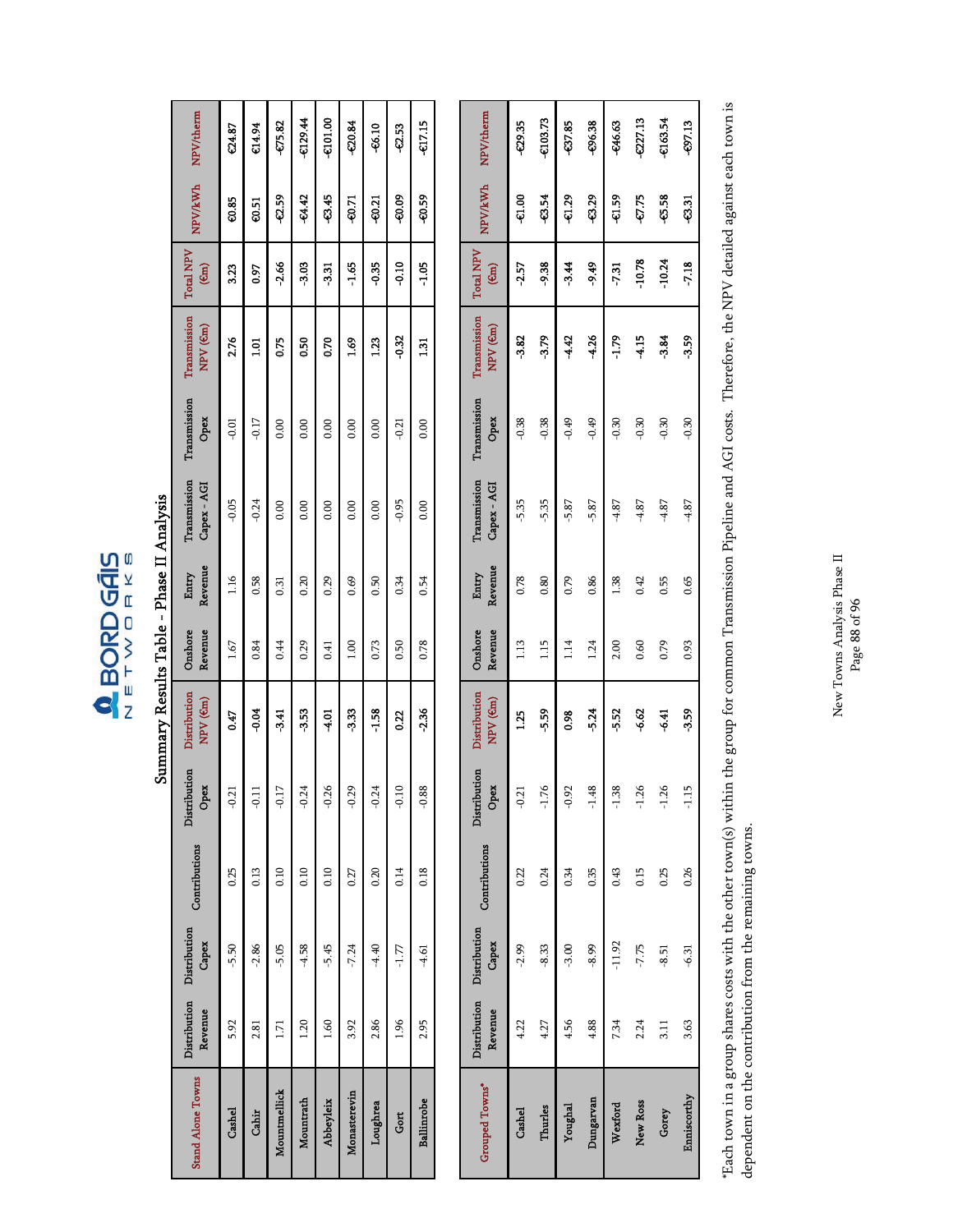

### Appendix A - Terms of Reference

Below is a copy of the published Terms of Reference document (CER 06/125). The Phase II study has been completed according to the principles and methodology of this Terms of Reference, except where the latest published tariffs and Rate of Return are used and in the delivery timing of the overall report into a third Phase due to the high number of towns to be included.

### Background:

For a town to be connected to the gas network, certain economic criteria need to be satisfied. This is to ensure that over a certain period the costs of connecting the town are paid for through the consumption of gas and the associated tariffs. In April 2006 a new connection policy was published (CER/06/032), setting out revised criteria for the connection of new towns. Where towns, under the old policy, were deemed to be uneconomic and therefore did not qualify for connection, under the new policy these towns may qualify under the new criteria. The purpose of this study is to evaluate the connection of towns under the new policy.

This report will examine individual towns and towns grouped on a geographic/regional basis, which currently are not connected to the gas network, to ascertain the feasibility from a gas economics perspective of connection under the new connection policy to the gas network and identify what towns, or groups of towns, qualify for connection and what towns do not.

A study on towns not connected to the gas network carried out for Bord Gáis Networks by DKM Economic Consultants in 2001 found most towns examined to be highly uneconomic in terms of gas connection, under the connection policy in operation at that time. The new connection policy is unlikely to make towns hitherto uneconomically viable but will improve the viability of towns that were already close to being economic.

The review will be carried out on a cost/benefit basis purely from a gas point of view.

Enquiries in relation to the process should be directed to Mark Holohan at Bord Gáis Networks, Block 2, Arena Road, Sandyford Business Park, Sandyford, Dublin 18. Tel: 01 602 1354, Fax: 01 602 1375, and email: newtowns@bge.ie.

### Objectives;

The objective is to produce a report on the potential of extending the gas network to Towns not currently served within the criteria of the new Connections Policy.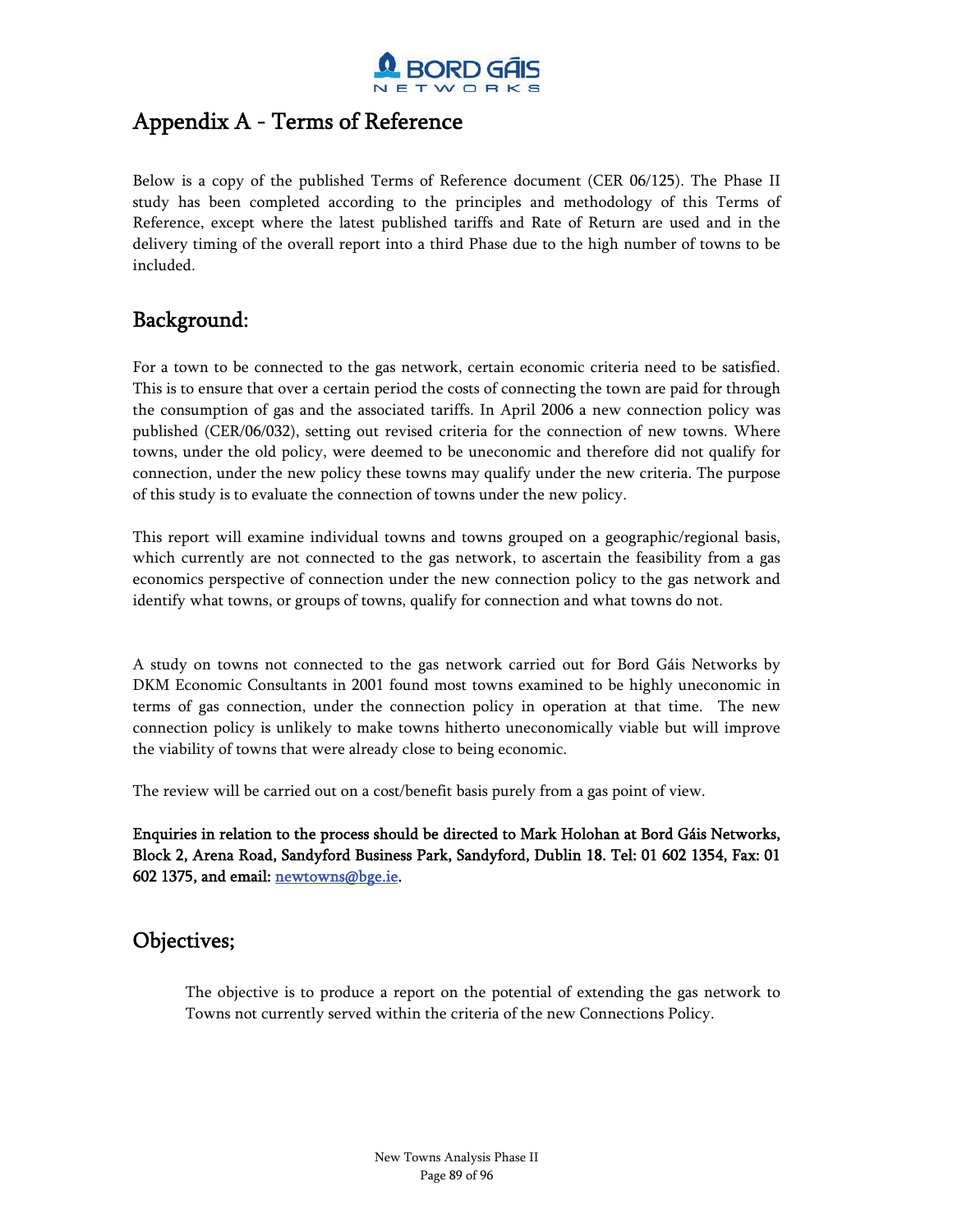

### Scope

- $\bullet$ The scope will include a cost/ benefit analysis solely from a gas perspective.
- -An evaluation of the likely loads will be produced.
- - A high level engineering design analysis of the costs involved in developing an Engineering solution will be produced.
- - An economic appraisal of costs versus revenues will be undertaken of potential towns identified.

### Deliverables

- - The first phase produced an analysis of the 16 potential towns selected along the Mayo/Galway pipeline corridor.
- -The results of Phase I were published on the CER website in November 2006.
- - The second phase, will take a further 9 months after phase one has been completed, and will address a further 20 towns currently not serviced by natural gas. A list of the Phase II towns will be published when confirmed.
- $\bullet$  A final report will be produced at the end of the study, c. November 2007 incorporating the findings of both the first and second phase, and the remaining towns from the full published list. The report will outline what towns or groups of towns are viable within the new connection policy and which are not. Some of the towns from Phases I & II which were close to satisfying the economic criteria may be reassessed here.

### Methodology

- -A project team will be set up within Bord Gáis Networks.
- -The project team will produce a scope and programme plan.
- Management of the process and programme will be the responsibility of the project team.
- - The project team will coordinate the activities associated with the delivery of a report.
- - A geographic zonal approach will be taken where potential areas will be divided into appropriate zones, taking into consideration the National Spatial Strategy 2002- 2020. Within each zone there will be number of towns or groups of towns that will be evaluated as part of the study.
- Data will be collected through fieldwork and consulting with industry and various regional bodies.
	- o Field work will involve Bord Gáis representatives visiting each zone and gathering gas load information on towns within the zone through Local authority development plans etc and consulting with local industrial, commercial and new housing developers
	- o In certain zones data is currently available on towns and this data will be validated.
- - Towns within zones where a large amount of data already exists will be appraised in a first phase of the programme.
- - Towns within zones where data has yet to be collected will be treated in the second phase of the programme, as it will take longer to collect the relevant data.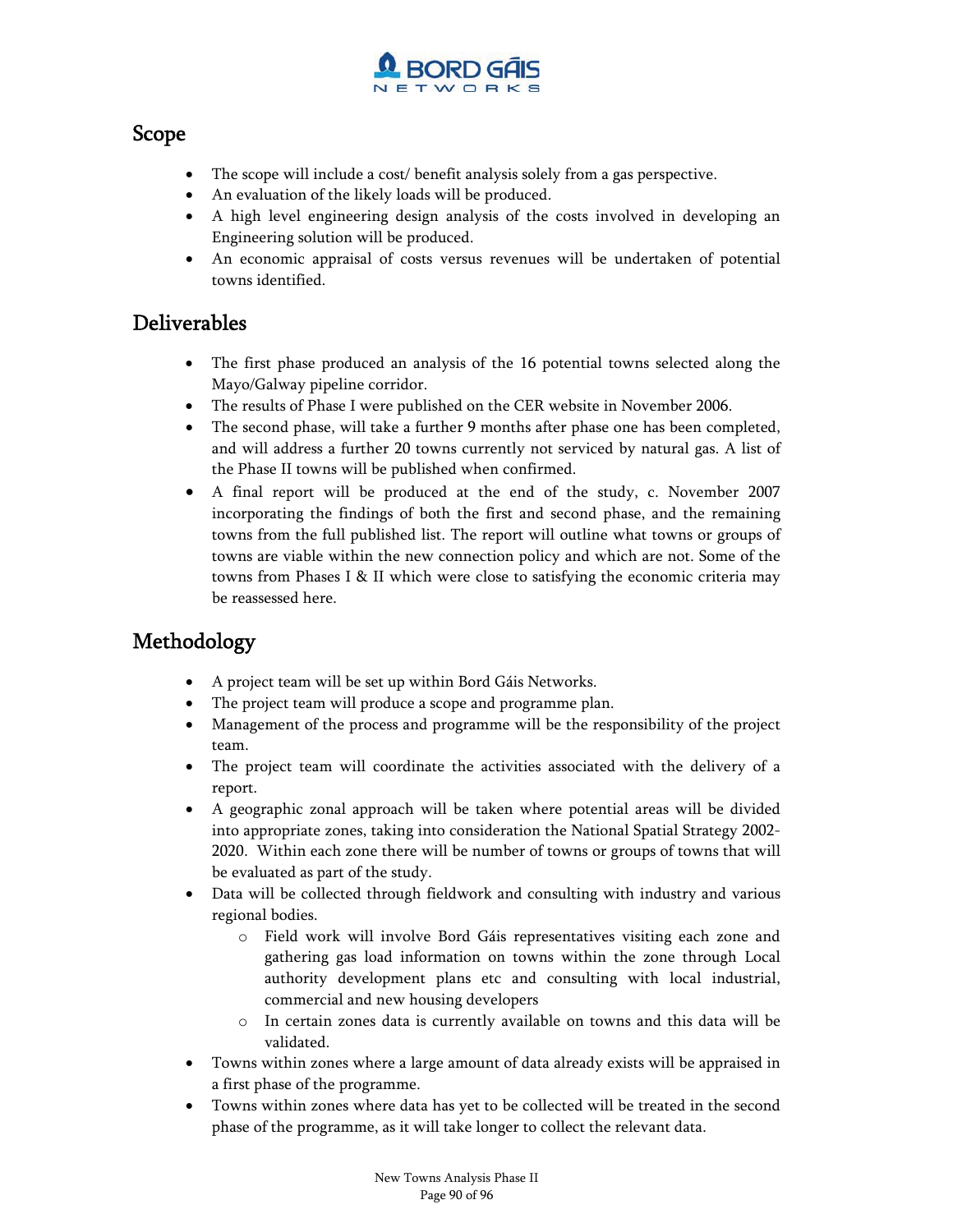

- - Existing potential Industrial and Commercial loads and future new developments of domestic load will be considered.
- - Outline designs and high level costings for a Distribution mains Network and a feeder main routing for each town will be produced. The associated Transmission mains and offtake requirements will also be designed and costed.
- - The potential investments will be appraised, example attached, in line with the CER approved Connection Policy over a 25-year period and using Bord Gáis Networks' regulated rate of return. The appraisal will compare:
	- the present value of full pipeline and ancillary capital equipment (including AGI) costs and operating costs (both Transmission and Distribution) attributable to meeting the projected load. Capital costs include local authority charges associated with road openings. The present value of any attributable upstream (deep) reinforcement costs will also be included; and
	- the present value of, in all cases, 100% of distribution and transmission (entry and exit) tariff revenue attributable to the projected load.
- - For the connection of a potential new town, or a regional group of new towns, to proceed, the present value of the revenues has to exceed the present value of the costs as determined in the economic appraisal.
- $\bullet$  Following the analysis of potential towns further more detailed analysis will be carried out on towns that were initially close to satisfying the financial criteria whereby further consideration will be given to CSO data and town/county/regional development plans. These towns will be included in the Phase 2 final report.
- - Towns may be grouped where they satisfy the following indicative criteria
	- a) Proximity of exit points from Transmission network identify towns that are located close to and along the same section of Transmission pipeline;
	- b) Proximity of exit points from Distribution network identify towns that are located close to and along the same section of Distribution main;
	- c) Identify towns with significant I&C loads and/or domestic load growth potential;
	- d) Identify towns that could be connected sharing the same Transmission and/or Distribution spur;
	- e) Determine towns that would be able to share the same operating costs (e.g. emergency response);
	- f) Evaluate selected towns individually taking into account any synergies identified above;
	- g) Towns with a positive NPV will be automatically included;
	- h) All other things being equal, towns with a negative NPV will be included in a descending order (with the town having the least negative NPV per additional therm being added first) as long as the total NPV of the group is positive (>0).
- - On completion of Phase I an interim report will be forwarded to the CER outlining the analysis of those areas where detailed data is currently available. The final version of the Phase I report will be published on the CER website
- On completion of Phase 2, an interim report will be forwarded to the CER outlining the analysis of the 20 towns selected.
- - A final report will be issued to the CER outlining the conclusions of the study, reiterating the findings of all phases and identifying which towns are viable for connection and which are not.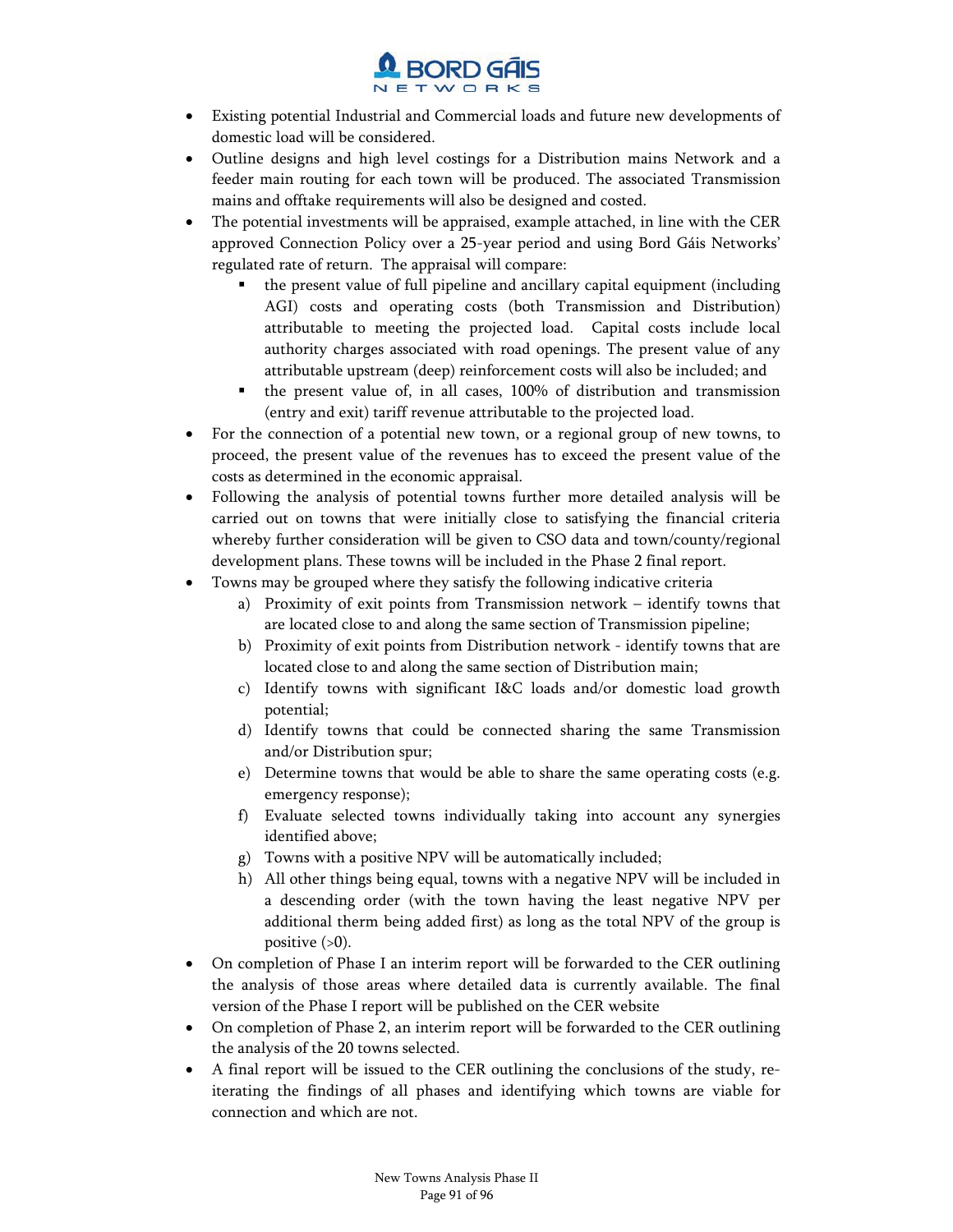

### Fig 1. New Town Evaluation Process

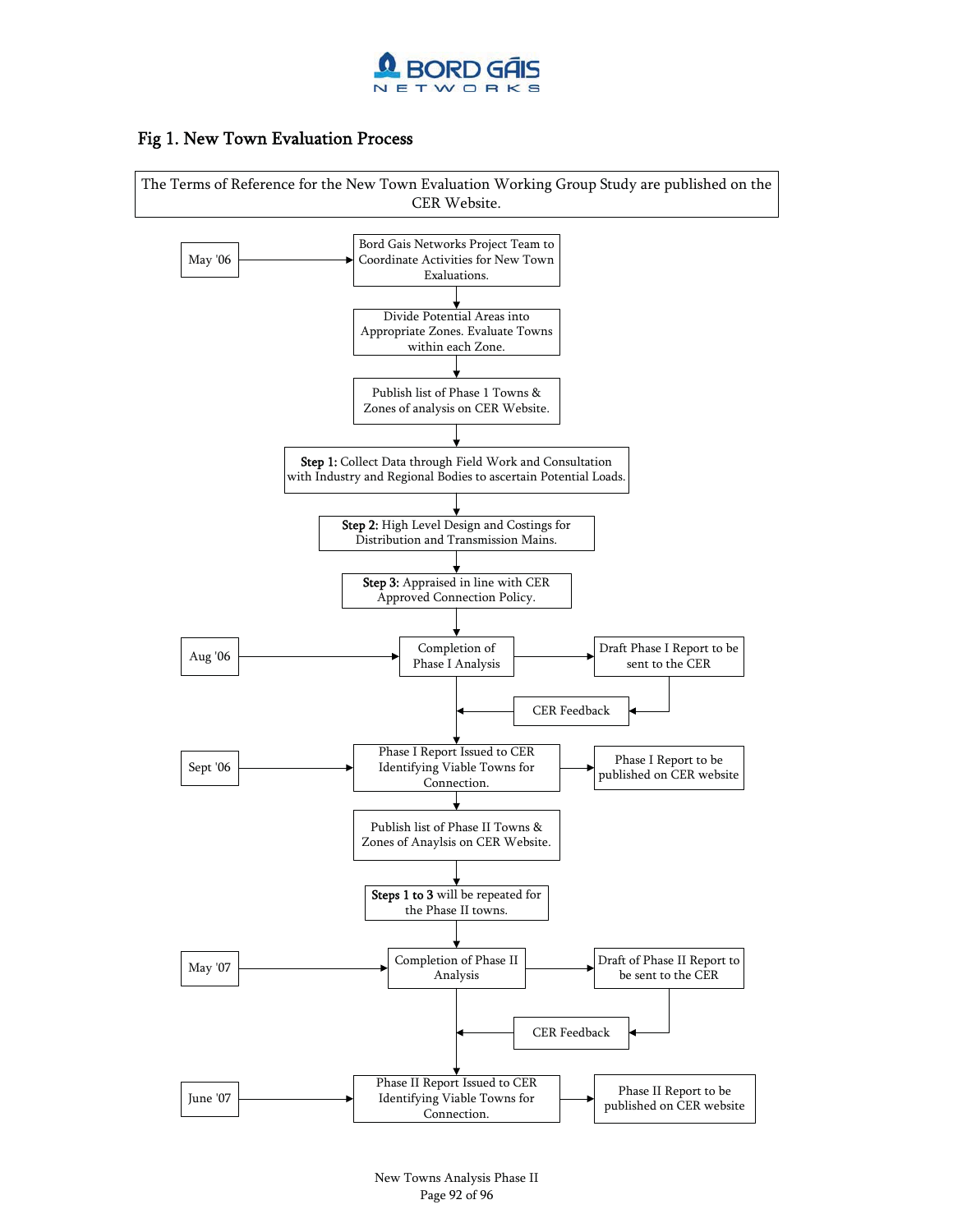

### New Town Appraisal Template – Example

|                                       |                           | Year <sub>0</sub>                                                           | Year 1 | Year 2 | Year <sub>3</sub> | Year 4 | Year 5 | Year 6 | Year 7 | Year 8 - 25                                                                                                               |
|---------------------------------------|---------------------------|-----------------------------------------------------------------------------|--------|--------|-------------------|--------|--------|--------|--------|---------------------------------------------------------------------------------------------------------------------------|
| 1. DEMAND                             |                           |                                                                             |        |        |                   |        |        |        |        |                                                                                                                           |
| <b>New Housing</b>                    |                           |                                                                             |        |        |                   |        |        |        |        |                                                                                                                           |
| No. Connections per yr up to Yr 10    | 200                       |                                                                             |        |        |                   |        |        |        |        |                                                                                                                           |
| Volume                                |                           | 15,260 KWh per house                                                        |        |        |                   |        |        |        |        |                                                                                                                           |
| Load Factor                           | 36%                       |                                                                             |        |        |                   |        |        |        |        |                                                                                                                           |
|                                       |                           |                                                                             |        |        |                   |        |        |        |        |                                                                                                                           |
| I&C (Surveyed Load in kWh)            |                           |                                                                             |        |        |                   |        |        |        |        |                                                                                                                           |
| Large                                 |                           |                                                                             |        |        |                   |        |        |        |        |                                                                                                                           |
|                                       |                           |                                                                             |        |        |                   |        |        |        |        |                                                                                                                           |
| Capacity                              | 350,000                   |                                                                             |        |        |                   |        |        |        |        |                                                                                                                           |
| Large 1<br>Large 2                    | 35,000                    |                                                                             |        |        |                   |        |        |        |        |                                                                                                                           |
|                                       | 20,000                    |                                                                             |        |        |                   |        |        |        |        |                                                                                                                           |
| Large 3                               |                           |                                                                             |        |        |                   |        |        |        |        |                                                                                                                           |
|                                       |                           |                                                                             |        |        |                   |        |        |        |        |                                                                                                                           |
| Commodity                             |                           |                                                                             |        |        |                   |        |        |        |        |                                                                                                                           |
| Large 1                               | 75,000,000                |                                                                             |        |        |                   |        |        |        |        |                                                                                                                           |
| Large 2                               | 7,500,000                 |                                                                             |        |        |                   |        |        |        |        |                                                                                                                           |
| Large 3                               | 4,000,000                 |                                                                             |        |        |                   |        |        |        |        |                                                                                                                           |
|                                       |                           |                                                                             |        |        |                   |        |        |        |        |                                                                                                                           |
| Take-up %                             |                           | 80% of the total load surveyed (approximately) - in this example 2 out of 3 |        |        |                   |        |        |        |        |                                                                                                                           |
| Large 1                               |                           | 0%                                                                          | 0%     | 100%   | 100%              | 100%   | 100%   | 100%   | 100%   | 100%                                                                                                                      |
| Large 2                               |                           | 0%                                                                          | 0%     | 0%     | 0%                | 0%     | 0%     | 0%     | 0%     | 0%                                                                                                                        |
| Large 3                               |                           | 0%                                                                          | 100%   | 100%   | 100%              | 100%   | 100%   | 100%   | 100%   | 100%                                                                                                                      |
|                                       |                           |                                                                             |        |        |                   |        |        |        |        |                                                                                                                           |
| Medium                                |                           |                                                                             |        |        |                   |        |        |        |        |                                                                                                                           |
| No. customers                         | 15                        |                                                                             |        |        |                   |        |        |        |        |                                                                                                                           |
| <b>Total Capacity</b>                 | 55,000                    |                                                                             |        |        |                   |        |        |        |        |                                                                                                                           |
| <b>Total Commodity</b>                | 8,000,000                 |                                                                             |        |        |                   |        |        |        |        |                                                                                                                           |
| Take-up %                             |                           | 0%                                                                          | 10%    | 20%    | 30%               | 40%    | 50%    | 50%    | 50%    | 50%                                                                                                                       |
|                                       |                           |                                                                             |        |        |                   |        |        |        |        |                                                                                                                           |
| Small                                 |                           |                                                                             |        |        |                   |        |        |        |        |                                                                                                                           |
| No. customers                         | 350,000                   |                                                                             |        |        |                   |        |        |        |        |                                                                                                                           |
| <b>Total Capacity</b>                 | 115,000                   |                                                                             |        |        |                   |        |        |        |        |                                                                                                                           |
| Total Commodity                       | 15,000,000                |                                                                             |        |        |                   |        |        |        |        |                                                                                                                           |
| Take-up %                             |                           | 0.00%                                                                       | 12.50% | 17.50% | 20.00%            | 21.25% | 22.50% | 23.75% | 25.00% | 25.00%                                                                                                                    |
|                                       |                           |                                                                             |        |        |                   |        |        |        |        |                                                                                                                           |
| 2. CONNECTION COSTS (CAPEX in $\xi$ ) |                           |                                                                             |        |        |                   |        |        |        |        |                                                                                                                           |
| Distribution                          |                           |                                                                             |        |        |                   |        |        |        |        |                                                                                                                           |
| Feeder & Distribution Main            | 6,000,000                 |                                                                             |        |        |                   |        |        |        |        |                                                                                                                           |
|                                       |                           |                                                                             |        |        |                   |        |        |        |        |                                                                                                                           |
| Service and Meter                     |                           |                                                                             |        |        |                   |        |        |        |        |                                                                                                                           |
| New Housing                           |                           | €1,086 per connection                                                       |        |        |                   |        |        |        |        |                                                                                                                           |
| 1&C                                   |                           |                                                                             |        |        |                   |        |        |        |        |                                                                                                                           |
|                                       |                           |                                                                             |        |        |                   |        |        |        |        |                                                                                                                           |
| Large                                 |                           | €90,000 for the loads assumed to be connected                               |        |        |                   |        |        |        |        |                                                                                                                           |
| Medium                                |                           |                                                                             |        |        |                   |        |        |        |        | €150,000 for the total load surveyed (i.e. only the portion related to the take-up % will be included in the appraisal)   |
| Small                                 |                           |                                                                             |        |        |                   |        |        |        |        | €1,000,000 for the total load surveyed (i.e. only the portion related to the take-up % will be included in the appraisal) |
|                                       |                           |                                                                             |        |        |                   |        |        |        |        |                                                                                                                           |
| Transmission                          |                           |                                                                             |        |        |                   |        |        |        |        |                                                                                                                           |
| AGI, etc.                             | €750,000                  |                                                                             |        |        |                   |        |        |        |        |                                                                                                                           |
|                                       |                           |                                                                             |        |        |                   |        |        |        |        |                                                                                                                           |
| 3. CONNECTION CHARGES                 |                           |                                                                             |        |        |                   |        |        |        |        |                                                                                                                           |
| New Housing                           |                           | €220 per connection                                                         |        |        |                   |        |        |        |        |                                                                                                                           |
| 1&C                                   |                           | 30% of service and meter costs                                              |        |        |                   |        |        |        |        |                                                                                                                           |
|                                       |                           |                                                                             |        |        |                   |        |        |        |        |                                                                                                                           |
| 4. OPERATING COSTS (OPEX)             |                           |                                                                             |        |        |                   |        |        |        |        |                                                                                                                           |
| Distribution                          |                           | €140,000 (incl. first response, callout crew and 3rd party damage)          |        |        |                   |        |        |        |        |                                                                                                                           |
| Transmission                          | €11,000                   |                                                                             |        |        |                   |        |        |        |        |                                                                                                                           |
|                                       |                           |                                                                             |        |        |                   |        |        |        |        |                                                                                                                           |
| 5. TARIFF                             |                           |                                                                             |        |        |                   |        |        |        |        |                                                                                                                           |
| Distribution                          | Capacity Charge           |                                                                             |        |        |                   |        |        |        |        |                                                                                                                           |
|                                       | $= A - B^*Ln(PDV$ in MWh) |                                                                             |        |        |                   |        |        |        |        |                                                                                                                           |
| Volume Range                          | Δ                         | В                                                                           |        |        |                   |        |        |        |        |                                                                                                                           |
| 0-73 MWh                              | 133.333                   |                                                                             |        |        |                   |        |        |        |        |                                                                                                                           |
| >73-14,653 MWh                        | 118.032                   | 3.432                                                                       |        |        |                   |        |        |        |        |                                                                                                                           |
| >14,653-57,000 MWh                    | 294.8852                  | 42.3256                                                                     |        |        |                   |        |        |        |        |                                                                                                                           |
| >57,500 MWh                           | 36.3645                   | $\sim$                                                                      |        |        |                   |        |        |        |        |                                                                                                                           |
|                                       |                           |                                                                             |        |        |                   |        |        |        |        |                                                                                                                           |
|                                       | Commodity Charge          |                                                                             |        |        |                   |        |        |        |        |                                                                                                                           |
| Volume Range                          | $= A - B^*Ln(PDV$ in MWh) |                                                                             |        |        |                   |        |        |        |        |                                                                                                                           |
| 0-73 MWh                              | 0.2537                    |                                                                             |        |        |                   |        |        |        |        |                                                                                                                           |
| >73-14,653 MWh                        | 0.2025                    | 0.0197                                                                      |        |        |                   |        |        |        |        |                                                                                                                           |
| >14,653-57,000 MWh                    | 0.2361                    | 0.0311                                                                      |        |        |                   |        |        |        |        |                                                                                                                           |
| >57,500 MWh                           | 0.0461                    | ÷.                                                                          |        |        |                   |        |        |        |        |                                                                                                                           |
|                                       |                           |                                                                             |        |        |                   |        |        |        |        |                                                                                                                           |
| Transmission                          |                           |                                                                             |        |        |                   |        |        |        |        |                                                                                                                           |
| Entry                                 |                           |                                                                             |        |        |                   |        |        |        |        |                                                                                                                           |
|                                       | 336.727                   |                                                                             |        |        |                   |        |        |        |        |                                                                                                                           |
| Capacity                              |                           |                                                                             |        |        |                   |        |        |        |        |                                                                                                                           |
| Commodity                             | 0.139                     |                                                                             |        |        |                   |        |        |        |        |                                                                                                                           |
|                                       |                           |                                                                             |        |        |                   |        |        |        |        |                                                                                                                           |
| Exit                                  |                           |                                                                             |        |        |                   |        |        |        |        |                                                                                                                           |
| Capacity                              | 481.879                   |                                                                             |        |        |                   |        |        |        |        |                                                                                                                           |
| Commodity                             | 0.220                     |                                                                             |        |        |                   |        |        |        |        |                                                                                                                           |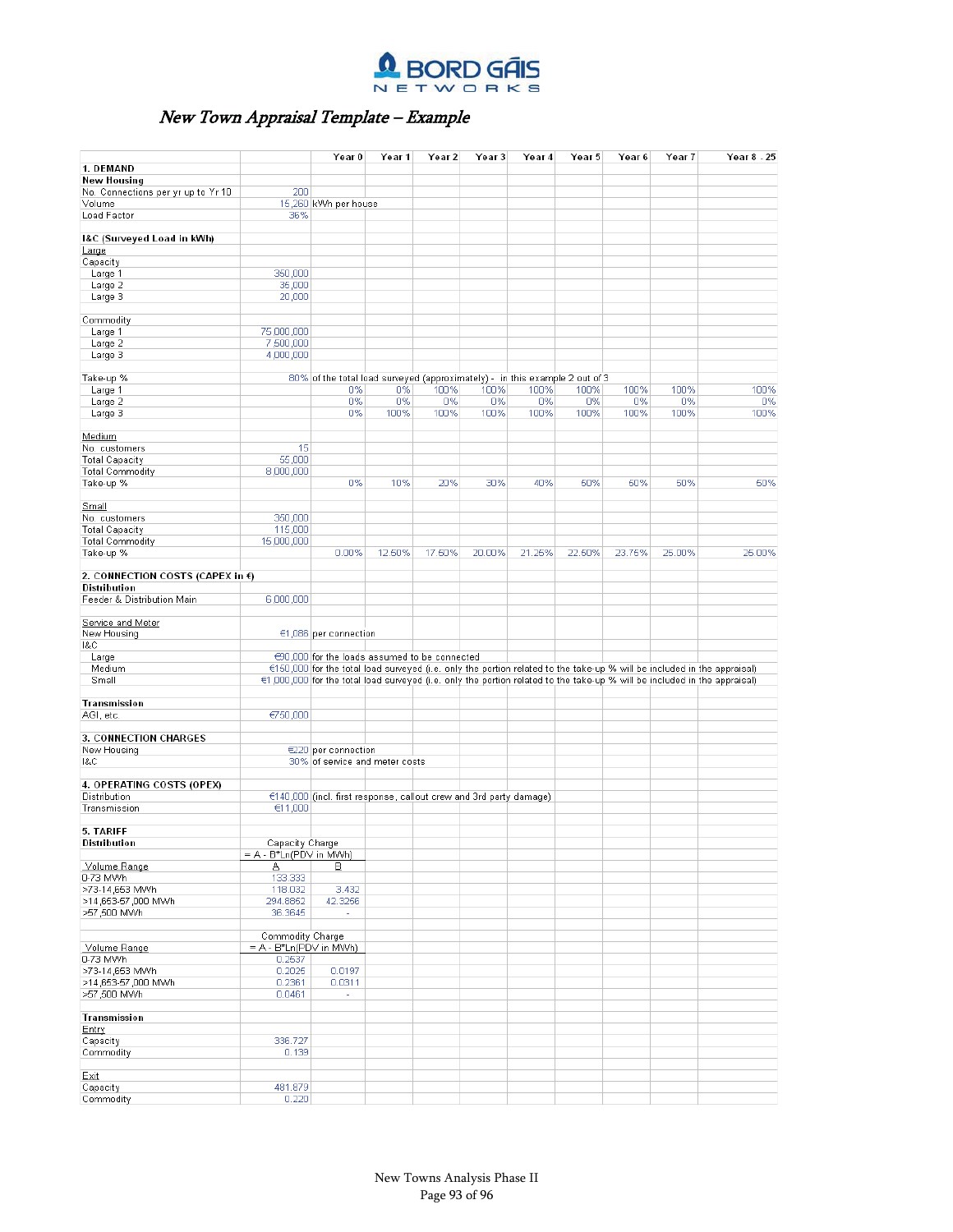### $\begin{array}{c}\n\bullet \\
\hline\n\bullet\n\end{array} \begin{array}{c}\n\text{BORD G\overline{A}}\text{IS} \\
\hline\n\end{array}$

## New Town Appraisal Template - Results Summary - Example New Town Appraisal Template - Results Summary – Example

|                                                                   | Year <sub>0</sub> | Year <sub>1</sub>         | Year <sub>2</sub>                                                       | Year <sub>3</sub> | ₹<br>Year               | 5<br>Year        | Year <sub>6</sub> | Year 7                                                                                                                                                                                                                                                                                                                                                                                                                                                                                                     | ∞<br>Year       | ా<br>Year:                     | Year 10                                                   | ÷<br>Ξ<br>Year                 | Year <sub>20</sub>                                               | Ν<br>Year:                                                          | Year <sub>22</sub> | 23<br>Year                                                       | $\overline{a}$<br>Year:                                                       | Year <sub>25</sub>          |
|-------------------------------------------------------------------|-------------------|---------------------------|-------------------------------------------------------------------------|-------------------|-------------------------|------------------|-------------------|------------------------------------------------------------------------------------------------------------------------------------------------------------------------------------------------------------------------------------------------------------------------------------------------------------------------------------------------------------------------------------------------------------------------------------------------------------------------------------------------------------|-----------------|--------------------------------|-----------------------------------------------------------|--------------------------------|------------------------------------------------------------------|---------------------------------------------------------------------|--------------------|------------------------------------------------------------------|-------------------------------------------------------------------------------|-----------------------------|
| Demand (MWh)                                                      |                   |                           |                                                                         |                   |                         |                  |                   |                                                                                                                                                                                                                                                                                                                                                                                                                                                                                                            |                 |                                |                                                           |                                |                                                                  |                                                                     |                    |                                                                  |                                                                               |                             |
| Capacity                                                          |                   |                           |                                                                         |                   |                         |                  |                   |                                                                                                                                                                                                                                                                                                                                                                                                                                                                                                            |                 |                                |                                                           |                                |                                                                  |                                                                     |                    |                                                                  |                                                                               |                             |
| New Housing                                                       |                   |                           |                                                                         |                   |                         |                  |                   |                                                                                                                                                                                                                                                                                                                                                                                                                                                                                                            |                 |                                |                                                           |                                |                                                                  |                                                                     |                    |                                                                  |                                                                               |                             |
| Large I&C                                                         |                   |                           |                                                                         |                   |                         |                  |                   |                                                                                                                                                                                                                                                                                                                                                                                                                                                                                                            |                 |                                |                                                           |                                |                                                                  |                                                                     |                    |                                                                  |                                                                               |                             |
| Medium I&C                                                        |                   |                           |                                                                         |                   |                         |                  |                   |                                                                                                                                                                                                                                                                                                                                                                                                                                                                                                            |                 |                                |                                                           |                                |                                                                  |                                                                     |                    |                                                                  |                                                                               |                             |
| Small I&C                                                         | 00000             | $R$ $R$ $\circ$ $\pm$ $3$ | 하임되임횷                                                                   | 모음능kd <b>호</b>    | 이라이오움                   | 뒤붙이지용            | 회복하용              | 의리비리용                                                                                                                                                                                                                                                                                                                                                                                                                                                                                                      | 위침성성            | 읽出니까요                          | <u>ន្តន្ត្រី ន</u>                                        | ଖୁଞ୍ଜାଞ୍ଜା                     | ଖିଳିକାଖିଛି                                                       | <u> ខ្លុង្គ្រូ ខ្លួ</u>                                             | 있음의회용              | 있음의회용                                                            | ଖୁଞ୍ଜାଞ୍ଜା                                                                    | <u> ដ្ឋាន នា</u>            |
|                                                                   |                   |                           |                                                                         |                   |                         |                  |                   |                                                                                                                                                                                                                                                                                                                                                                                                                                                                                                            |                 |                                |                                                           |                                |                                                                  |                                                                     |                    |                                                                  |                                                                               |                             |
| Commodity                                                         |                   |                           |                                                                         |                   |                         |                  |                   |                                                                                                                                                                                                                                                                                                                                                                                                                                                                                                            |                 |                                |                                                           |                                |                                                                  |                                                                     |                    |                                                                  |                                                                               |                             |
| New Housing                                                       |                   |                           |                                                                         |                   |                         |                  |                   |                                                                                                                                                                                                                                                                                                                                                                                                                                                                                                            |                 |                                |                                                           |                                |                                                                  |                                                                     |                    |                                                                  |                                                                               |                             |
| Large I&C                                                         |                   | 3,062<br>4,000            |                                                                         |                   |                         |                  |                   |                                                                                                                                                                                                                                                                                                                                                                                                                                                                                                            |                 |                                |                                                           |                                |                                                                  |                                                                     |                    |                                                                  |                                                                               |                             |
| Medium I&C                                                        |                   | 8                         |                                                                         |                   |                         |                  |                   |                                                                                                                                                                                                                                                                                                                                                                                                                                                                                                            |                 |                                |                                                           |                                |                                                                  |                                                                     |                    |                                                                  |                                                                               |                             |
| Small I&C                                                         | o o o o o         | $\frac{1875}{9,727}$      | $\begin{array}{c}\n 500 \\  -200 \\  -200 \\  \hline\n 0\n \end{array}$ |                   |                         |                  |                   | $\begin{array}{c}\n\overline{a} & \overline{b} \\ \overline{c} & \overline{c} \\ \overline{c} & \overline{c} \\ \overline{c} & \overline{c} \\ \overline{c} & \overline{c} \\ \overline{c} & \overline{c} \\ \overline{c} & \overline{c} \\ \overline{c} & \overline{c} \\ \overline{c} & \overline{c} \\ \overline{c} & \overline{c} \\ \overline{c} & \overline{c} \\ \overline{c} & \overline{c} \\ \overline{c} & \overline{c} \\ \overline{c} & \overline{c} \\ \overline{c} & \overline{c} \\ \over$ |                 | 요 <u>8</u><br>지지<br>지지<br>이 기호 | $\begin{array}{c}\n 8880 \\  8840 \\  1278\n \end{array}$ | ន្ត<br>ខេត្ត<br>ខេត្ត<br>ខេត្ត | $\begin{array}{c}\n 8888 \\  884 \\  \hline\n 728\n \end{array}$ | $\begin{array}{l} 8886687 \\ 884467 \\ 12404 \\ \hline \end{array}$ |                    | $\begin{array}{l} 8888887 \\ 8844 \\ 1254 \\ \hline \end{array}$ | $\begin{array}{l} 8880 \\ 8840 \\ 1274 \\ 1374 \\ 1474 \\ \hline \end{array}$ | $\frac{88888822}{8844022}$  |
|                                                                   |                   |                           |                                                                         |                   |                         |                  |                   | 108,114                                                                                                                                                                                                                                                                                                                                                                                                                                                                                                    |                 |                                |                                                           | 117,270                        |                                                                  |                                                                     |                    |                                                                  |                                                                               |                             |
| real prices, €000                                                 |                   |                           |                                                                         |                   |                         |                  |                   |                                                                                                                                                                                                                                                                                                                                                                                                                                                                                                            |                 |                                |                                                           |                                |                                                                  |                                                                     |                    |                                                                  |                                                                               |                             |
| Revenue                                                           |                   |                           |                                                                         |                   |                         |                  |                   |                                                                                                                                                                                                                                                                                                                                                                                                                                                                                                            |                 |                                |                                                           |                                |                                                                  |                                                                     |                    |                                                                  |                                                                               |                             |
| Distribution                                                      |                   |                           |                                                                         |                   |                         |                  |                   |                                                                                                                                                                                                                                                                                                                                                                                                                                                                                                            |                 |                                |                                                           |                                |                                                                  |                                                                     |                    |                                                                  |                                                                               |                             |
| Capacity                                                          | ㅇㅇ                | 위는                        | $rac{425}{113}$                                                         | $\frac{1}{4}$     | $\frac{18}{2}$          | $\frac{17}{124}$ | 魯宮                | ෂූ පූ                                                                                                                                                                                                                                                                                                                                                                                                                                                                                                      | $\frac{5}{2}$   | $\frac{8}{2}$                  | $rac{4}{131}$                                             | 픻할                             | $rac{4}{15}$                                                     | $rac{4}{151}$                                                       | $rac{4}{5}$        | $rac{4}{5}$ <sup>51</sup>                                        | $rac{4}{5}$                                                                   | $\frac{4}{5}$ $\frac{5}{2}$ |
| Commodity                                                         |                   |                           |                                                                         | $\frac{17}{2}$    |                         |                  |                   |                                                                                                                                                                                                                                                                                                                                                                                                                                                                                                            |                 |                                |                                                           |                                |                                                                  |                                                                     |                    |                                                                  |                                                                               |                             |
| Transmission                                                      |                   |                           |                                                                         |                   |                         |                  |                   |                                                                                                                                                                                                                                                                                                                                                                                                                                                                                                            |                 |                                |                                                           |                                |                                                                  |                                                                     |                    |                                                                  |                                                                               |                             |
|                                                                   |                   |                           |                                                                         |                   |                         |                  |                   |                                                                                                                                                                                                                                                                                                                                                                                                                                                                                                            |                 |                                |                                                           |                                |                                                                  |                                                                     |                    |                                                                  |                                                                               |                             |
| Capacity                                                          | 00                | $\mathbb{S}^{ \omega }$   | $\frac{1}{8}$ 82                                                        | ङ्क ह             | $\frac{5}{4}$ $\approx$ | तै श्ल           | ହ୍ୱାଞ୍ଜ           | ଞ୍ଜା                                                                                                                                                                                                                                                                                                                                                                                                                                                                                                       | 힘               | 임크                             | 없,                                                        | 8 F                            | 6 년                                                              | 8 a<br>8 a                                                          | 없 き                | 8 a<br>8 a                                                       | 8 a                                                                           | 없 4                         |
| Commodity                                                         |                   |                           |                                                                         |                   |                         |                  |                   |                                                                                                                                                                                                                                                                                                                                                                                                                                                                                                            |                 |                                |                                                           |                                |                                                                  |                                                                     |                    |                                                                  |                                                                               |                             |
| Capex                                                             |                   |                           |                                                                         |                   |                         |                  |                   |                                                                                                                                                                                                                                                                                                                                                                                                                                                                                                            |                 |                                |                                                           |                                |                                                                  |                                                                     |                    |                                                                  |                                                                               |                             |
| Distribution                                                      |                   | $\overline{\mathrm{g}}$   | Ş                                                                       | 757               |                         |                  | .230              |                                                                                                                                                                                                                                                                                                                                                                                                                                                                                                            |                 |                                |                                                           |                                |                                                                  |                                                                     |                    |                                                                  |                                                                               |                             |
| Transmission                                                      | $rac{6}{6}$       | $\circ$                   | $\circ$                                                                 | O                 | $\frac{345}{0}$         | 월<br>이           | $\circ$           | 있 <sub>으</sub>                                                                                                                                                                                                                                                                                                                                                                                                                                                                                             | $\frac{5}{212}$ | $rac{5}{212}$                  | $\frac{5}{212}$                                           | 이어                             | 이ㅇ                                                               | 이어                                                                  | ㅇㅇ                 | ㅇㅇ                                                               | ㅇㅇ                                                                            | 00                          |
| <b>Connection Charges</b>                                         |                   |                           |                                                                         |                   |                         |                  |                   |                                                                                                                                                                                                                                                                                                                                                                                                                                                                                                            |                 |                                |                                                           |                                |                                                                  |                                                                     |                    |                                                                  |                                                                               |                             |
| New Housing                                                       |                   |                           |                                                                         |                   |                         |                  |                   |                                                                                                                                                                                                                                                                                                                                                                                                                                                                                                            |                 |                                |                                                           |                                |                                                                  |                                                                     |                    |                                                                  |                                                                               |                             |
| l&C                                                               | ㅇㅇ                | $\frac{4}{3}$             | $\frac{4}{3}$                                                           | $\frac{4}{5}$     | ३∣∞                     | य∣∞              | च¦च               | र्य प                                                                                                                                                                                                                                                                                                                                                                                                                                                                                                      | य∣−             | ≇∣−                            | ≇∣−                                                       | 이ㅇ                             | 이ㅇ                                                               | 이어                                                                  | 이미                 | 이미                                                               | ㅇㅇ                                                                            | ㅇㅇ                          |
| Opex                                                              |                   |                           |                                                                         |                   |                         |                  |                   |                                                                                                                                                                                                                                                                                                                                                                                                                                                                                                            |                 |                                |                                                           |                                |                                                                  |                                                                     |                    |                                                                  |                                                                               |                             |
| Distribution                                                      |                   | $-140$                    | 白.                                                                      | 白.                | 무.                      |                  | $\frac{1}{4}$     | $\frac{1}{2}$                                                                                                                                                                                                                                                                                                                                                                                                                                                                                              | $-140$          | $-140$                         | $-140$                                                    | $\frac{40}{3}$                 |                                                                  | 무<br>-                                                              |                    | at.                                                              | $\frac{1}{2}$                                                                 |                             |
| Transmission                                                      | ㅇㅇ                | F                         | F                                                                       | H                 | F                       | 복도               | F                 | $\overline{11}$                                                                                                                                                                                                                                                                                                                                                                                                                                                                                            | F               | F                              | F                                                         | F                              | 복도                                                               | F                                                                   | 복도                 | $\overline{11}$                                                  | $\overline{11}$                                                               | 목돈                          |
| Net Cash Flow                                                     | 6,750             | 321                       | 507                                                                     | Ğ,                | 685                     | 730              | 772               | 803                                                                                                                                                                                                                                                                                                                                                                                                                                                                                                        | 842             | 872                            | $\approx$                                                 | 075                            | 1,075                                                            | 1,075                                                               | 1,075              | 1,075                                                            | 1,075                                                                         | 1,075                       |
|                                                                   |                   |                           |                                                                         |                   |                         |                  |                   |                                                                                                                                                                                                                                                                                                                                                                                                                                                                                                            |                 |                                |                                                           |                                |                                                                  |                                                                     |                    |                                                                  |                                                                               |                             |
| Net Present Value @ ROR                                           | €3,790            |                           |                                                                         |                   |                         |                  |                   |                                                                                                                                                                                                                                                                                                                                                                                                                                                                                                            |                 |                                |                                                           |                                |                                                                  |                                                                     |                    |                                                                  |                                                                               |                             |
|                                                                   |                   |                           |                                                                         |                   |                         |                  |                   |                                                                                                                                                                                                                                                                                                                                                                                                                                                                                                            |                 |                                |                                                           |                                |                                                                  |                                                                     |                    |                                                                  |                                                                               |                             |
|                                                                   |                   |                           |                                                                         |                   |                         |                  |                   |                                                                                                                                                                                                                                                                                                                                                                                                                                                                                                            |                 |                                |                                                           |                                |                                                                  |                                                                     |                    |                                                                  |                                                                               |                             |
| Note:<br>The flaures presented are for illustrative purposes only |                   |                           |                                                                         |                   |                         |                  |                   |                                                                                                                                                                                                                                                                                                                                                                                                                                                                                                            |                 |                                |                                                           |                                |                                                                  |                                                                     |                    |                                                                  |                                                                               |                             |

New Towns Analysis Phase II  $\label{eq:pe} \text{Page 94 of 96}$ New Towns Analysis Phase II Page 94 of 96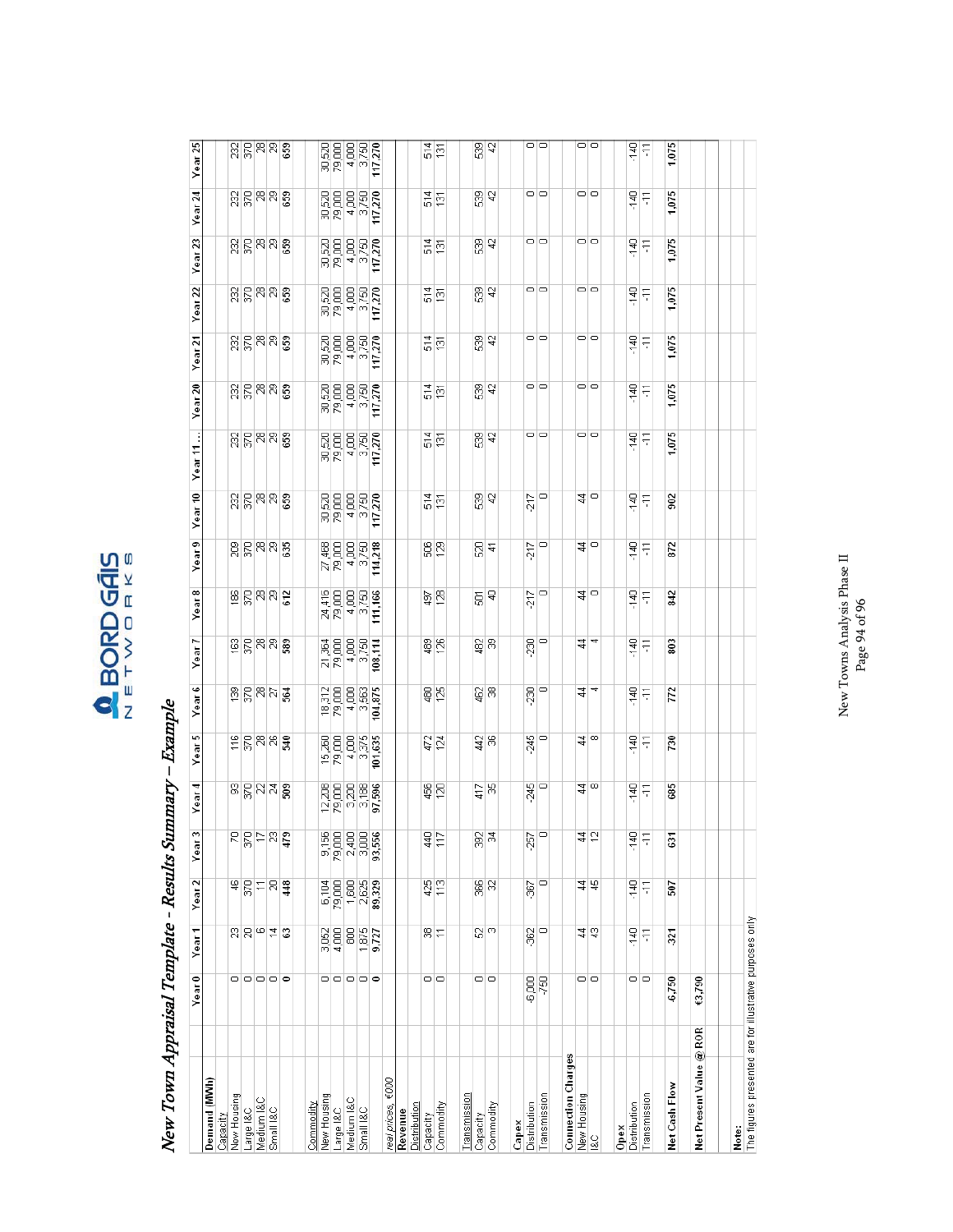

### Appendix B - Population Growth Table

| <b>Town</b>         | 2006 Census | <b>Forecast Population</b><br>2018* | <b>Forecast New Domestic</b><br><b>Connections by 2018</b> |
|---------------------|-------------|-------------------------------------|------------------------------------------------------------|
| Cashel              | 2413        | 6216                                | 1140                                                       |
| Cahir               | 3381        | 5049                                | 500                                                        |
| <b>Thurles</b>      | 6831        | 10167                               | 1000                                                       |
| <b>Mountmellick</b> | 2872        | 4540                                | 500                                                        |
| <b>Mountrath</b>    | 1435        | 3103                                | 500                                                        |
| <b>Abbeyleix</b>    | 1568        | 3236                                | 500                                                        |
| <b>Monasterevin</b> | 3649        | 8653                                | 1500                                                       |
| Youghal             | 6393        | 13065                               | 2000                                                       |
| Dungarvan           | 7813        | 14485                               | 2000                                                       |
| <b>Wexford Town</b> | 18163       | 34843                               | 5000                                                       |
| <b>New Ross</b>     | 7709        | 9377                                | 500                                                        |
| Gorey               | 7193        | 11196                               | 1200                                                       |
| <b>Enniscorthy</b>  | 9538        | 13541                               | 1200                                                       |
| Loughrea            | 4532        | 7868                                | 1000                                                       |
| Gort                | 2734        | 5069                                | 700                                                        |

### **Population Growth in Prospective New Towns:**

*\* Based on the average number of new housing connections per annum over a 12 year period times 2.78 persons per household plus the 2006 census figure.*